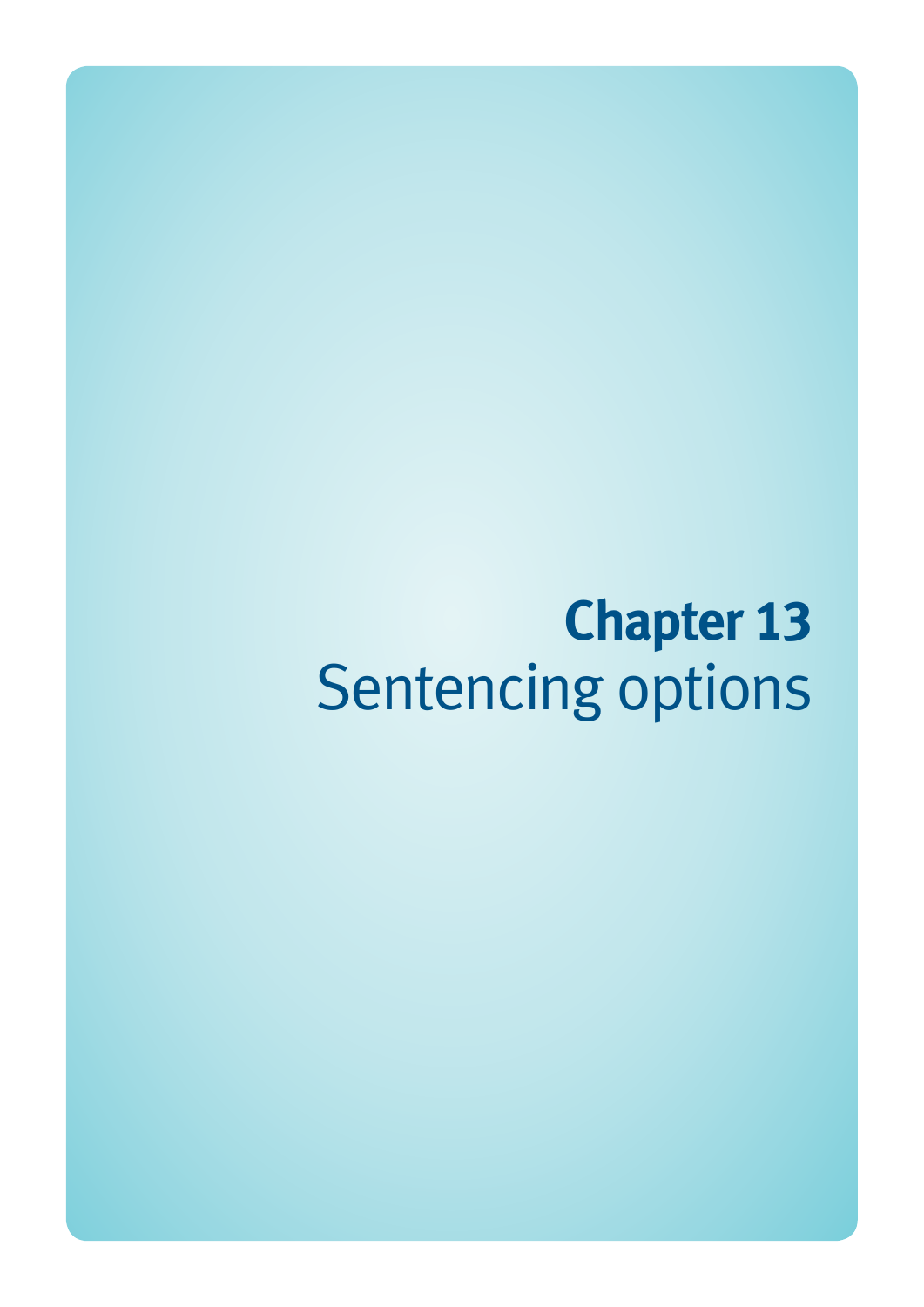# **Chapter 13—Sentencing options**

| Appendix A-Sentencing principles-Penalties and Sentences Act 1992 |  |
|-------------------------------------------------------------------|--|

# **A. Sentencing options and relevant legislation**

# **13-1 Overview**

Below is a summary of sentencing options and the legislation they fall under. These options are discussed in more details throughout this chapter.

| <b>Sentencing option</b>                       | <b>Relevant legislation</b>                                                                                    |
|------------------------------------------------|----------------------------------------------------------------------------------------------------------------|
| Discharge                                      | s 19 Penalties and Sentences Act 1992 (Qld) (PSA)                                                              |
| s 190 orders                                   | s 190 PSA                                                                                                      |
| Good behaviour bonds, including drug diversion | Drug diversion-s 15B-15F, ss 16-19, ss 20-21 PSA<br>Property offences-ss 22-28 PSA<br>Other bonds-ss 29-33 PSA |
| Fines/fine option orders                       | ss 44-51, 52-89, 185 PSA<br>ss 65, 79, 63, 104, 119 State Penalties Enforcement Act<br>1999 (Qld) (SPEA)       |
| Community service orders                       | ss 100-109 PSA                                                                                                 |
| Probation                                      | ss 90-99 PSA                                                                                                   |
| Intensive correction orders                    | ss 111-119 PSA                                                                                                 |
| Imprisonment                                   | ss 152-160H PSA<br>ss 205, 209, 213 Corrective Services Act 2006 (Qld)<br>(CSA)                                |
| Other orders                                   |                                                                                                                |
| Restitution and compensation                   | ss 34-43 PSA                                                                                                   |
| Non-contact orders                             | ss 43A-43F PSA                                                                                                 |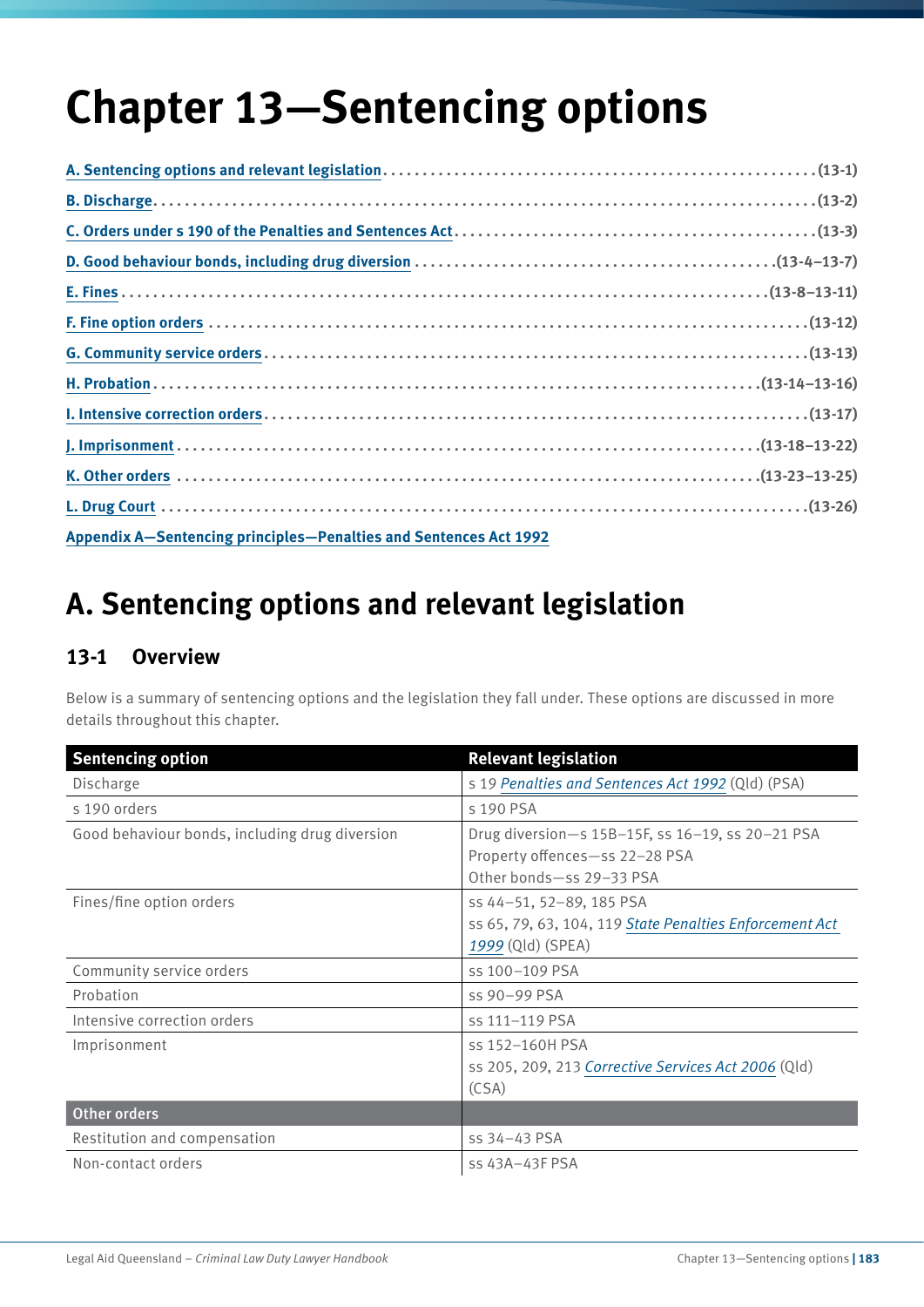# **B. Discharge**

# **13-2 Where a court may discharge**

If a defendant is convicted of a trivial offence or there is some other extenuating circumstance, under s 19 of the Penalties and Sentences Act, the court may discharge the defendant absolutely or place them on a good behaviour bond for up to three years without recording a conviction.

The court will do this if it considers it appropriate to impose only a nominal punishment.

In minor stealing matters where the defendant has spent some time in custody, absolute discharge may still be appropriate (see *Thirty v Stuart* [\[1995\] QCA 509](http://archive.sclqld.org.au/qjudgment/1995/QCA95-509.pdf)).

# **C. Orders under s 190 of the Penalties and Sentences Act**

# **13-3 Section 190 orders**

If a magistrates court convicts someone of an offence relating to property, it may release the person without imposing any sentence if the defendant pays an amount ordered by the court. This amount is to be for damages and may include costs (Penalties and Sentences Act, s 190). The order is a sentence and an act that gives right to appeal (s 191).

# **D. Good behaviour bonds, including drug diversion**

# **13-4 Types of bonds**

There are three kinds of bonds under the Penalties and Sentences Act:

- s 19 bond as described above
- ss 30, 31 or 32 bond
- s 24 bond for property-related offences.

These three bonds are discussed further below.

# **13-5 Bonds under s 19**

These bonds can be given in relation to indictable or summary offences under any Act. No conviction is recorded.

Section 19 bonds are also given for drug diversion. Drug diversion involves entering into a recognisance with a condition to attend a drug education session (s 19(2A)).

Drug diversion is available for people charged with:

- possession of a dangerous drug in quantity not exceeding the schedule amount (i.e. a quantity which would have be to dealt with in the Supreme Court) s 9
- possessing things used in relation to administration of a drug s 10(2)
- failing to take care with a syringe  $s$  10(4)
- failing to dispose of a syringe s 10(4A).

Drug Diversion is not available for people who have current proceedings or convictions for the following offences:

- offences of a sexual nature
- trafficking, supply, producing or possessing dangerous drugs dealt with, or to be dealt with, in the Supreme Court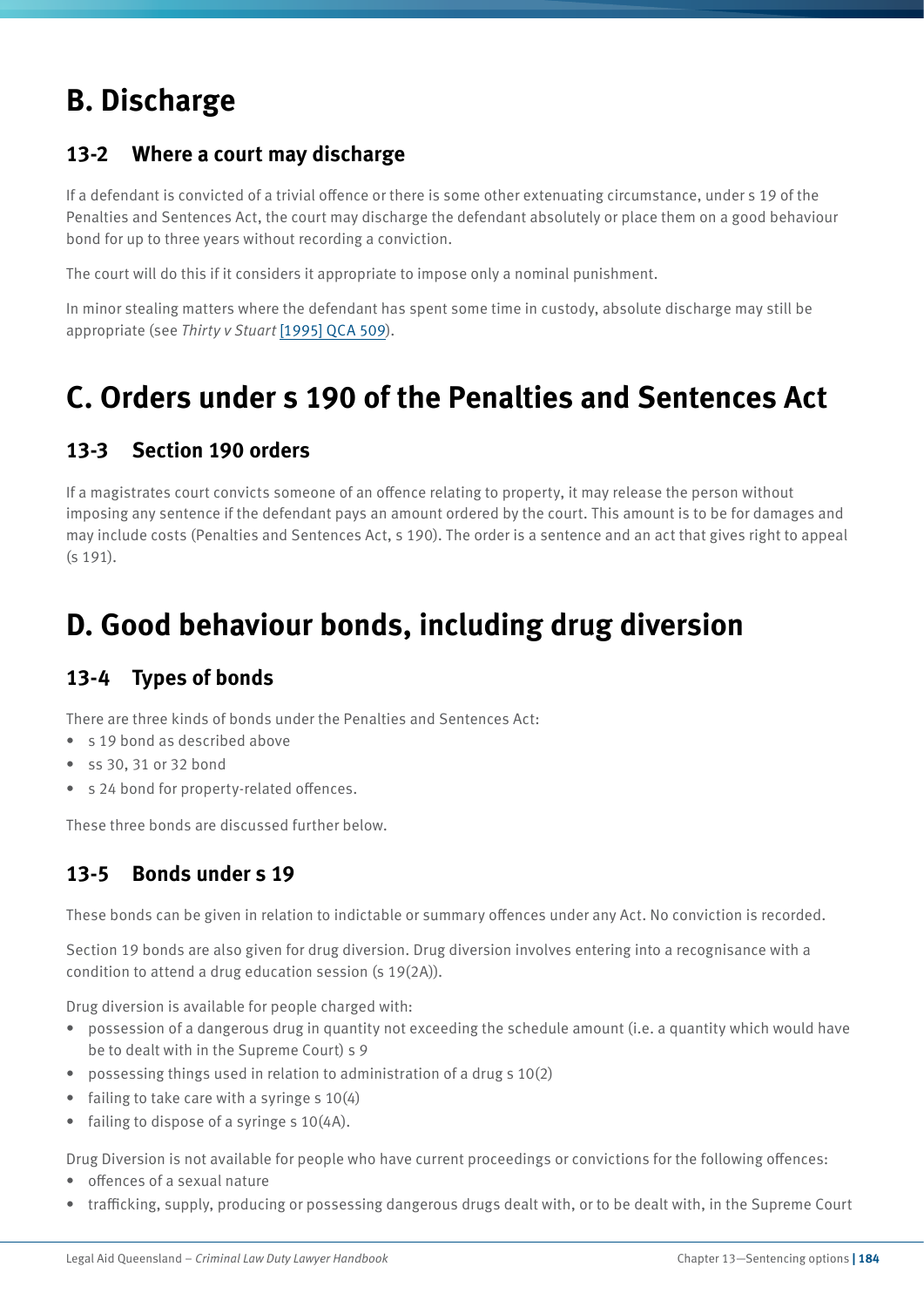• indictable offences including violence other than common assault and serious assault  $(340(1)(a))$  or  $(1)(b)$ ).

If a defendant appears suitable for Drug Diversion, they will be assessed by a Court Diversion Officer at court. The officer will complete an assessment form which may include details of the drug education appointment. This form will be provided to the court by the assessing officer.

Court diversions can be offered on no more than two occasions (s  $15C(2)(c)$ ). This includes a diversion under the Police Diversion Program and the Court Diversion Program.

### **13-6 Bonds for property-related offences**

When a defendant is convicted of an offence relating to property, they may be placed on a s 24 bond. The court adjourns the sentencing to a date within six months and releases the defendant on a recognisance. The recognisance will require the defendant to return for sentence if called and may also require them to restore property, reinstate property, or pay compensation for damage caused to property.

### **13-7 Bonds under ss 30, 31 and 32**

Section 30 bonds are available for indictable offences.

Section 31 bonds are available for summary offences. These bonds cannot be for more than one year, and contain the condition that the defendant must keep the peace and be of good behaviour.

Section 32 bonds are available instead of any other penalty.

If an order is made for compensation as part of a s 19 bond, check that it complies with the provisions of s 35.

#### **Example case 1**

In the case of *R v Ferrari* [1997] 2 Qd R 472; [\[1997\] QCA 73](http://archive.sclqld.org.au/qjudgment/1997/QCA97-073.pdf), an order was made under s 19(3) for the payment of compensation. The appellate court held that the condition could not stand because the magistrate could not be satisfied, on the evidence before the court, that the offender participated with a co-offender to cause the damage for which the order for compensation had been made.

#### **Example case 2**

In rare cases, s 19 orders may be available for stealing offences, such as *Thirty v Stuart (supra)*, where the applicant took the complainant's bag from the steps of a church. A witness saw and contacted the police. The applicant left the bag, including about \$100 cash, in a place where it could easily be found. When he saw police in the area, he approached them and volunteered that he was the person who had taken the bag. He said that he had taken the bag because he wanted to buy dinner. The bag was returned to the owner before she realised it had been taken.

The magistrate imposed a sentence of 30 days imprisonment. The applicant was aged 20 years and had no previous convictions. The appellate court found that the circumstances of this case took it out of the ordinary. The court noted that most stealing offences will not be appropriately dealt with under s 19(1). However, the court found that the offence and its surrounding circumstances, including the two days spent in custody pre-sentence, were such that, by the time the magistrate heard the matter, a nominal penalty was appropriate. The court released the applicant absolutely under s 19.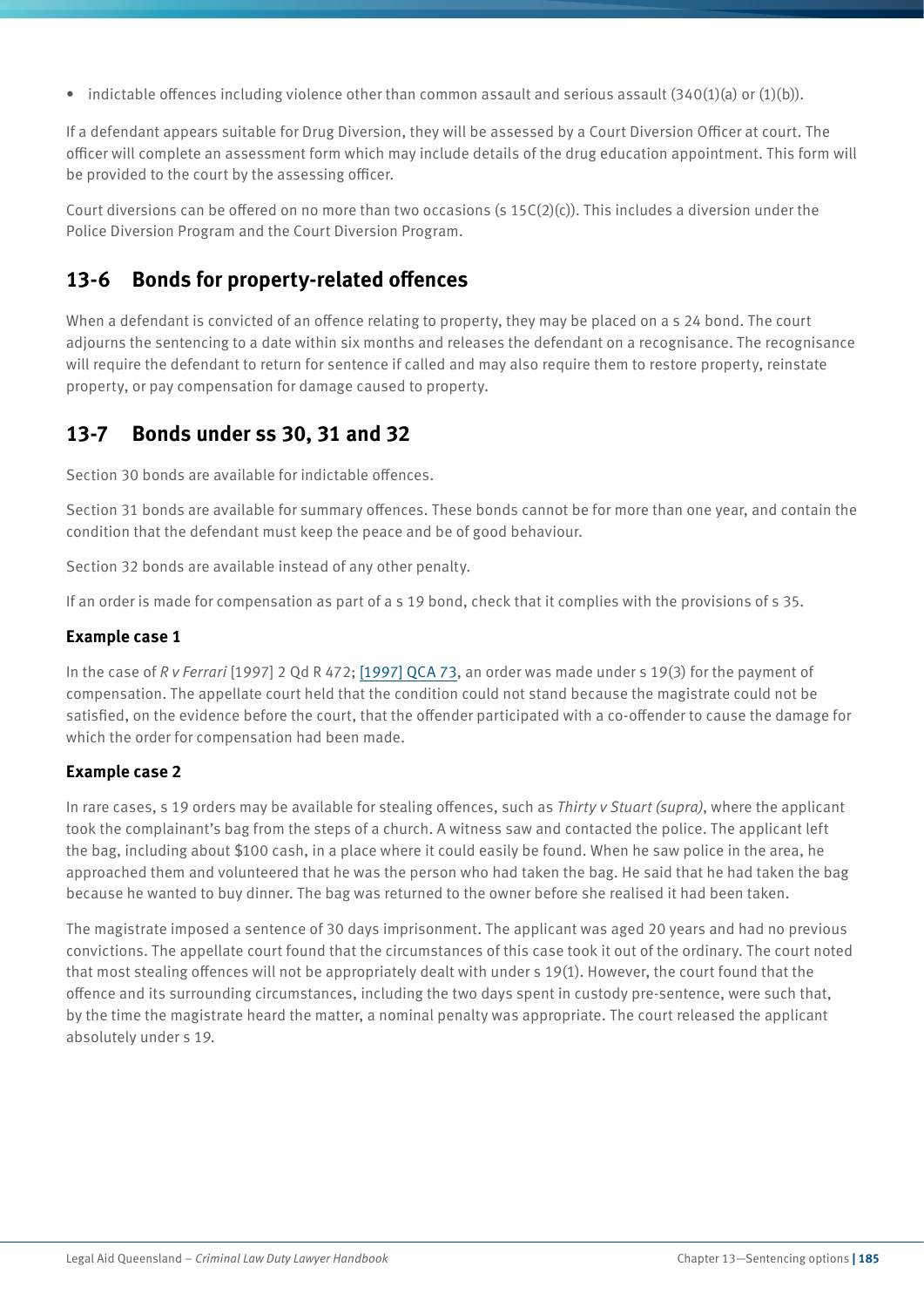# **E. Fines**

# **13-8 How fines can be imposed**

Fines can be imposed with or without recording a conviction. One fine may be imposed for multiple offences (Penalties and Sentences Act, s 49).

# **13-9 Amount of fine**

Maximum fines where the Act does not prescribe limits:

|             | <b>Magistrates court</b> | <b>District court</b> | <b>Supreme Court</b> |
|-------------|--------------------------|-----------------------|----------------------|
| Individual  | 165 penalty units        | 4175 penalty units    | No limit             |
| Corporation | 835 penalty units        | No limit              | No limit             |

See s 5 for the definition of 'penalty units' (\$100 as at time of printing).

In determining the amount of the fine, the court must take into account the offender's financial circumstances and the burden that paying the fine will place on the offender (s 48).

# **13-10 Time to pay**

A court has three options when imposing a fine:

- allow time to pay (s 51)
- order the fine be paid by instalments (s 50)
- refer the fine to the State Penalties Enforcement Registry (SPER) for registration (s 51).

If a client cannot pay the fine in the time the court allows, they can apply to the clerk of the court for an extension of time. The application must be in writing and is normally granted only when the offender has made a reasonable effort to pay in the time allowed and the application is made within the time allowed.

If the court refers the matter to the SPER, the defendant will not have to pay the administration fee incurred when a fine is referred to the SPER during or after time allowed to pay.

If the fine is not paid in the time allowed by the court or court registrar, the registrar will refer the fine to the SPER (State Penalties Enforcement Act, s 34, and Penalties and Sentences Act, s 185A).

The SPER is then responsible for collecting the outstanding fine. They will send a letter to the defendant and give them 28 days to decide whether to:

- pay the amount in full
- apply to pay by instalments
- apply for a financial assessment to determine whether they are eligible for a fine option order.

If the defendant does not respond, they may have to pay additional fees and are potentially liable to a number of actions, including having their drivers licence suspended, property seized and sold or wages paid directly by employer to SPER, or a warrant issued for their arrest and imprisonment.

# **13-11 Default of payment**

When imposing a fine, a court may make an order for either imprisonment or execution against property in default of payment. These orders are most commonly known as 'default days' or 'levy and distress'.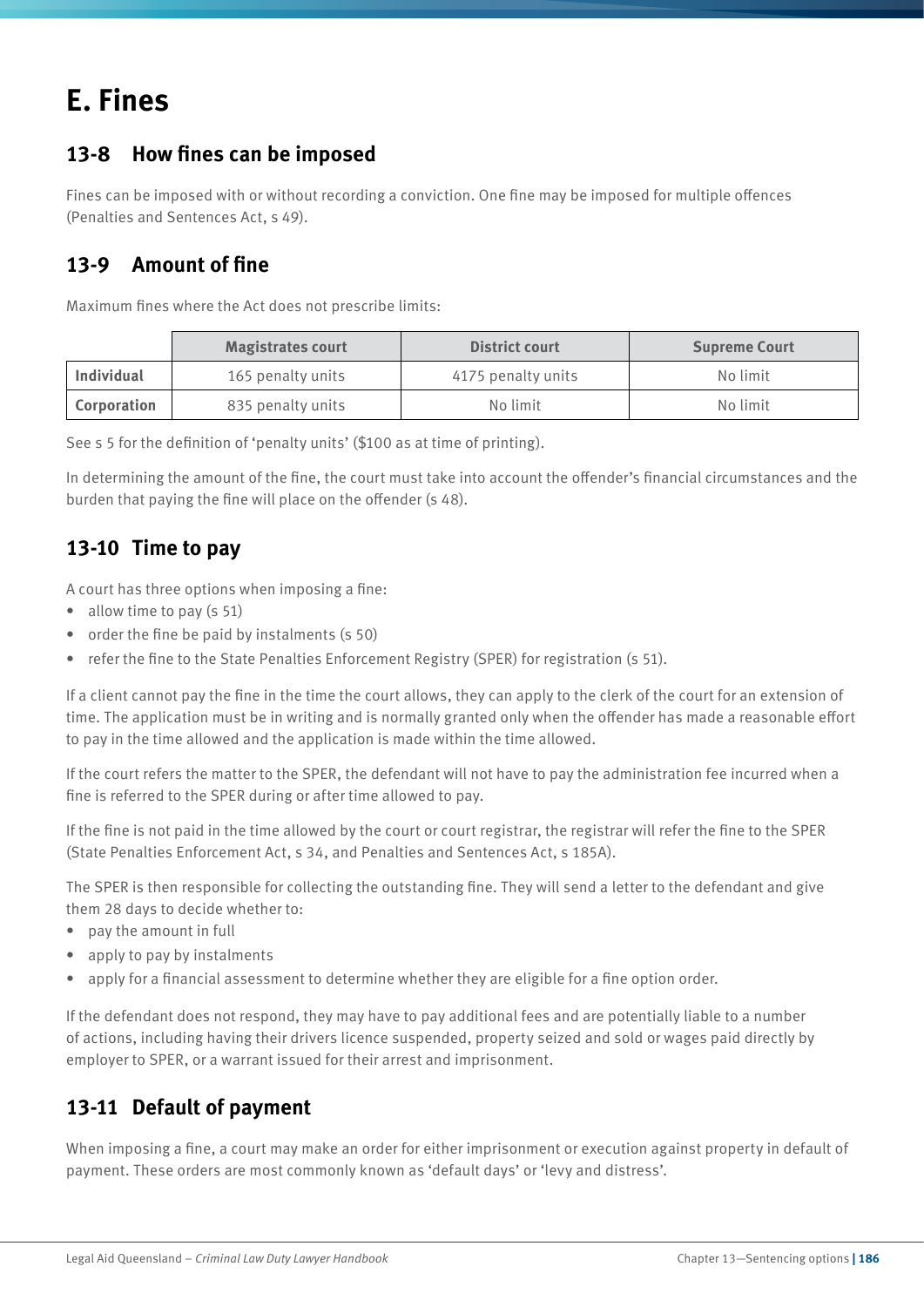Under s 185 of the Penalties and Sentences Act, a person who does not pay a penalty as required may be imprisoned. The maximum period of imprisonment is 14 days per penalty unit. Default days must be served cumulatively with any other period of imprisonment unless the court orders otherwise (s 185(2b)).

### **Example case 1**

*Dart v Jacklin & Ingerson* [\[2007\] QDC 371—](http://archive.sclqld.org.au/qjudgment/2007/QDC07-371.pdf)excessive fines reduced

Ms Dart was dealt with in the magistrates court on 21 February 2007 for five charges: one charge of public nuisance, three charges of stealing and common assault. The magistrate fined her \$600 for the public nuisance, in default 24 days with no time to pay, and \$1200 for the other offences with 48 days in default with no time to pay.

The first charge related to her causing a disturbance at the Department of Child Safety when Ms Dart was not allowed to see her child.

The other offences all occurred on 12 December and related to her stealing a DVD player valued at \$149 from Woolworths, underwear from Big W valued at \$89.40, and four DVDs, three chap sticks, six hair bands, a packet of girls underwear and a packet of chocolates from Supa IGA valued at \$120.28.

The common assault involved her throwing a cigarette butt at the security officer of Supa IGA, who had stopped her on suspicion of stealing.

Ms Dart had a criminal history with relatively minor charges where no prison sentence had been involved and only one previous occasion involving stealing—on 6 April 2006 when she was convicted and placed on probation for two years.

The District Court found the learned magistrate's sentencing discretion miscarried in relation to each of the penalties he had imposed. The court found they were manifestly excessive and should be set aside. The offences in question did not warrant such penalties.

The District Court imposed a recognisance of \$200 for 12 months for the first offence and a fine of \$450 to be referred to SPER in default.

### **Example case 2**

*R v Stephens* [\[2006\] QCA 123](http://archive.sclqld.org.au/qjudgment/2006/QCA06-123.pdf)—fine halved, court compared amount of fine to total assets

On 10 November 2005 Barry Stephens pleaded guilty to a count on an indictment charging that on 25 May 2002 at Brisbane he had attempted to obtain dishonestly a sum of money from NRMA Insurance Ltd, and that the intended benefit to him from the dishonesty was \$23,000.

On 11 November 2005, he was sentenced to 12 months' imprisonment, wholly suspended for an operational period of three years, and fined \$20,000. That fine was to be paid on or before 11 November 2006 in default of six months' imprisonment.

The Court of Appeal found that the \$20,000 fine was manifestly excessive, considering Mr Stephens' age (65 at time of offence), lack of prior convictions, his limited assets and his status as a pensioner, coupled with the lack of any benefit to him from his attempted fraud.

The fine was approximately 10 per cent of all his assets; the court reduced the fine to \$10,000.

# **F. Fine option orders**

### **13-12 When a court may make a fine option order**

A court may order that a fine be converted into a fine option order. This involves a person agreeing to perform community service in lieu of paying their fine. There is a maximum of five hours of community service per penalty unit (s 69).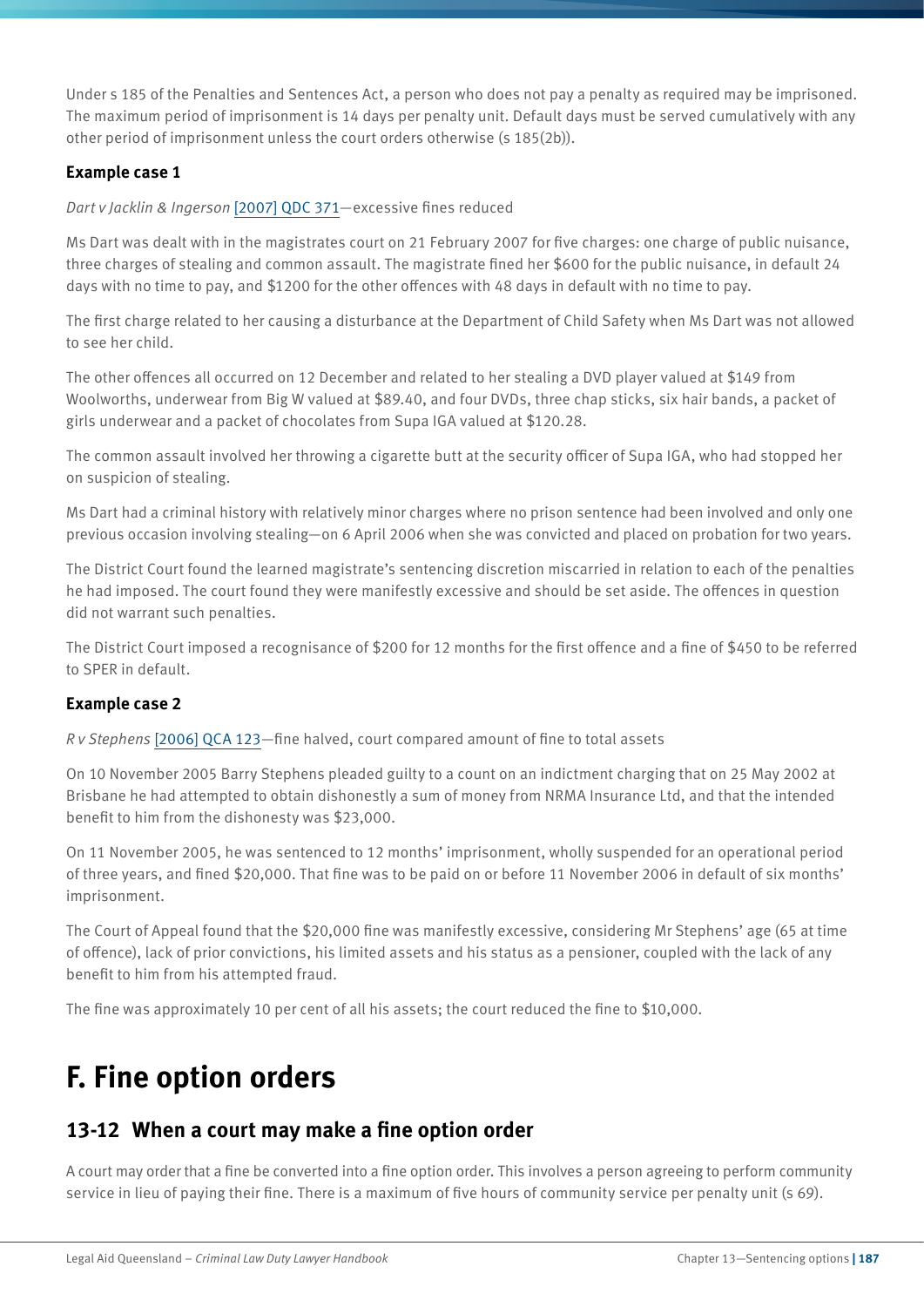A court will make such an order when they are satisfied that the person either:

- is unable to pay the fine
- would suffer economic hardship and is a suitable person to perform community service.

A fine option order is structured similarly to a community service order. It includes the requirements to report to corrective services, perform community services as required, notify of changes of address and employment, and not leave Queensland without permission (s 67).

The person must complete the community service hours within one year, unless the court provides another time period in the order.

If the person does not apply for a fine option order on the day of sentence, provided they are given a fixed time to pay the fine, they may apply for an order any time before the end of the fixed period (s 55).

There is no limit on the total number of hours under a fine option order compared with a community service order.

#### **Example case 1**

*Sprenger v Sanderson* [1992] 1 Qd R 580

A magistrate sentenced the applicant on 22 charges of receiving stolen goods and false pretences. The court imposed fines totalling \$2850 but made cumulative fine option orders for each totalling 448 hours of community service.

The appeal was made on the basis that, under the Corrective Services Act, the limit on community service was a total of 240 hours.

The court held that there was no prescribed limit on the number of hours. The amount of community service was at the court's discretion. (Note: s 238 of the Corrective Services Act is essentially the same as the current provision under s 69 of the Penalties and Sentences Act.)

# **G. Community service orders**

### **13-13 When a court may make a community service order**

A community service order (CSO) can be made when a defendant is convicted of a regulatory offence or any offence punishable by a term of imprisonment and consents to the order being made (Penalties and Sentences Act, ss 101 and 106).

The order requires the defendant to perform 40–240 hours of community service in one year, unless otherwise stated by the court.

The court can make an order for community service and probation (s 109).

Section 103 sets out the requirements of a CSO, including that the defendant:

- not commit another offence during the order
- report and receive visits as required
- perform community service in a satisfactory way
- notify corrective services or changes of residence or employment within two business days
- not leave Queensland without permission.

Some magistrates will require defendants to be assessed by a probation and parole officer to confirm whether they are suitable for a community-based order. For magistrates courts other than the Brisbane Magistrates Court at Roma Street, this may require the registry to contact a probation and parole district office to arrange for an officer to attend the court.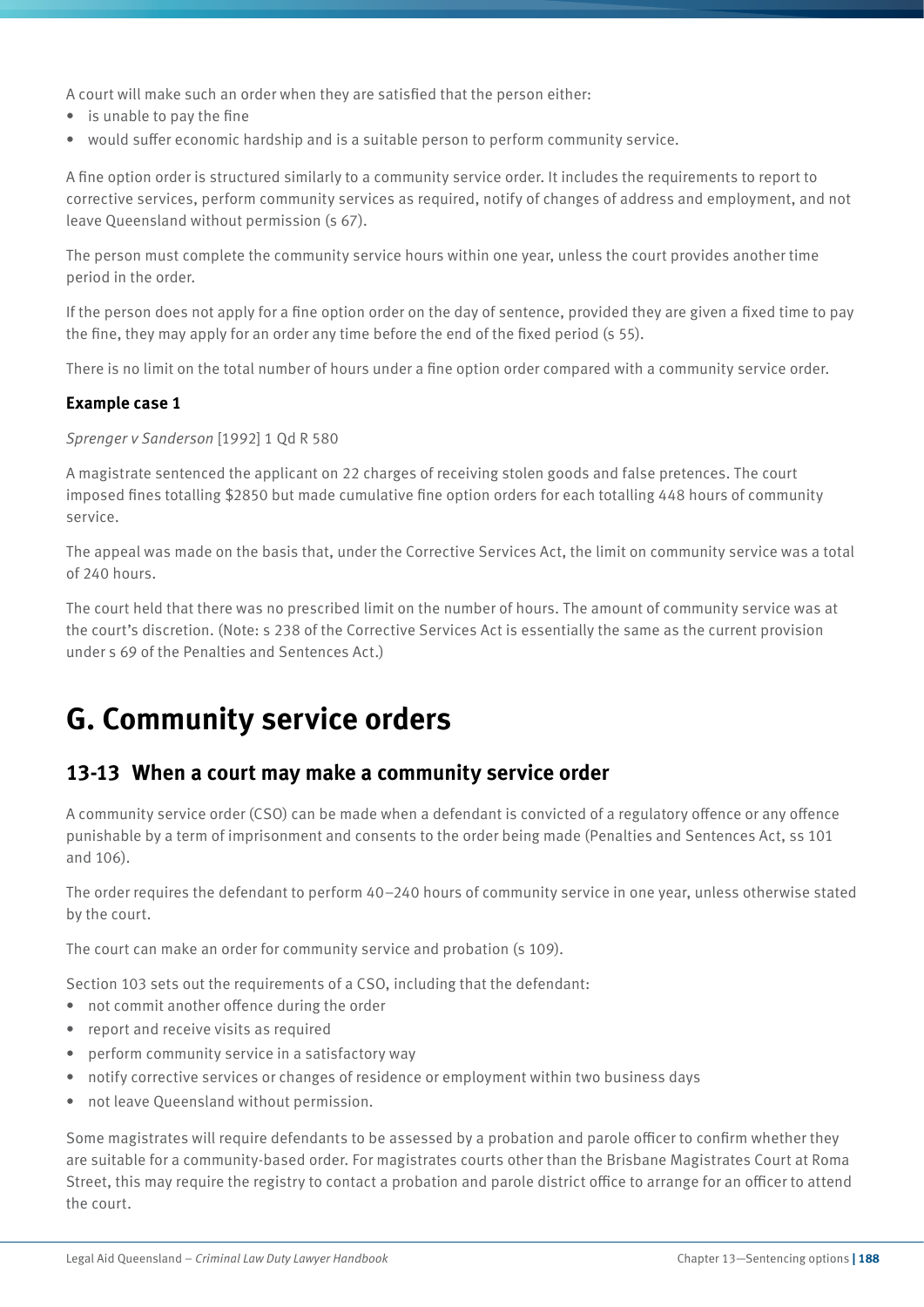#### **Example case 1**

*R v Marsden* [\[2003\] QCA 473](http://archive.sclqld.org.au/qjudgment/2003/QCA03-473.pdf)—appeal from three years' probation and 240 hours CSO for common assault—new sentence 120 hours CSO

Mr Marsden was 37 years old with no previous convictions. He pleaded guilty in the district court to common assault of his wife.

He was placed on probation for three years and ordered to do 240 hours' community service with special conditions that he undertake an anger management course and have no contact with the complainant. A conviction was also recorded.

The assault involved an argument with his wife, during which he threw a can of baby food at her but missed. He then walked towards her and hit her with his fist or forearm four or five times to the head. At the time, she had one of the children on her hip. She fell to the floor, got up and was slapped across the face by the applicant.

When interviewed, Mr Marsden told the police that he did not dispute his wife's version of events and that he had 'lost it'. There was a full hand-up committal and a timely plea of guilty.

The court found that probation would be of little assistance to Mr Marsden because of his age and other personal circumstances.

The sentence was set aside and a new sentence of 120 hours' community service was imposed. No conviction was recorded.

#### **Example case 2**

*R v Vincent; ex parte Attorney-General* [2001] 2 Qd R 327; [\[2000\] QCA 250](http://archive.sclqld.org.au/qjudgment/2000/QCA00-250.pdf)—court makes a CSO and imposes a wholly suspended sentence for different offences

At [13] 'The present combination will be invalid only if the imposition of a community service order is inconsistent with concurrent imposition of a suspended imprisonment order. In our view there is no inconsistency between such orders. If, prior to completing the community service, the offender committed another offence and was required by the court to serve the suspended term or part of it, there is no reason why the balance of the community service could not be performed after the offender's release. Section 103(2)(b) requires that the necessary number of hours must be performed "within one year of the making of the order *or another time allowed by the court*" (our emphasis). This gives the court jurisdiction to extend the time for performance of the community service order to such time as might be thought reasonable having regard to the interruption brought about by the activation of the suspended sentence. We see no necessary inconsistency or conflict of the kind identified in *R v M ex parte Attorney-General*. It is neither necessary nor desirable to extend the restrictive effect of *R v Hughes* into the present sentencing options'.

# **H. Probation**

### **13-14 When a court may order probation**

Under the Penalties and Sentences Act, probation can be ordered when a person is convicted of any offence punishable by a term of imprisonment or regulatory offence other than in default of fine payment (s 92). A defendant must consent to the court making a probation order (s 96).

Probation orders can be made for periods of not less than six months or more than three years (s 92). The court has discretion about whether to record a conviction.

Prison and probation can be ordered if the imprisonment period does not exceed one year and the probation is between nine months and three years in duration (s 92(2)). A conviction must be recorded with this kind of order.

Under s 93, the mandatory conditions of a probation order include 'requirements that the offender—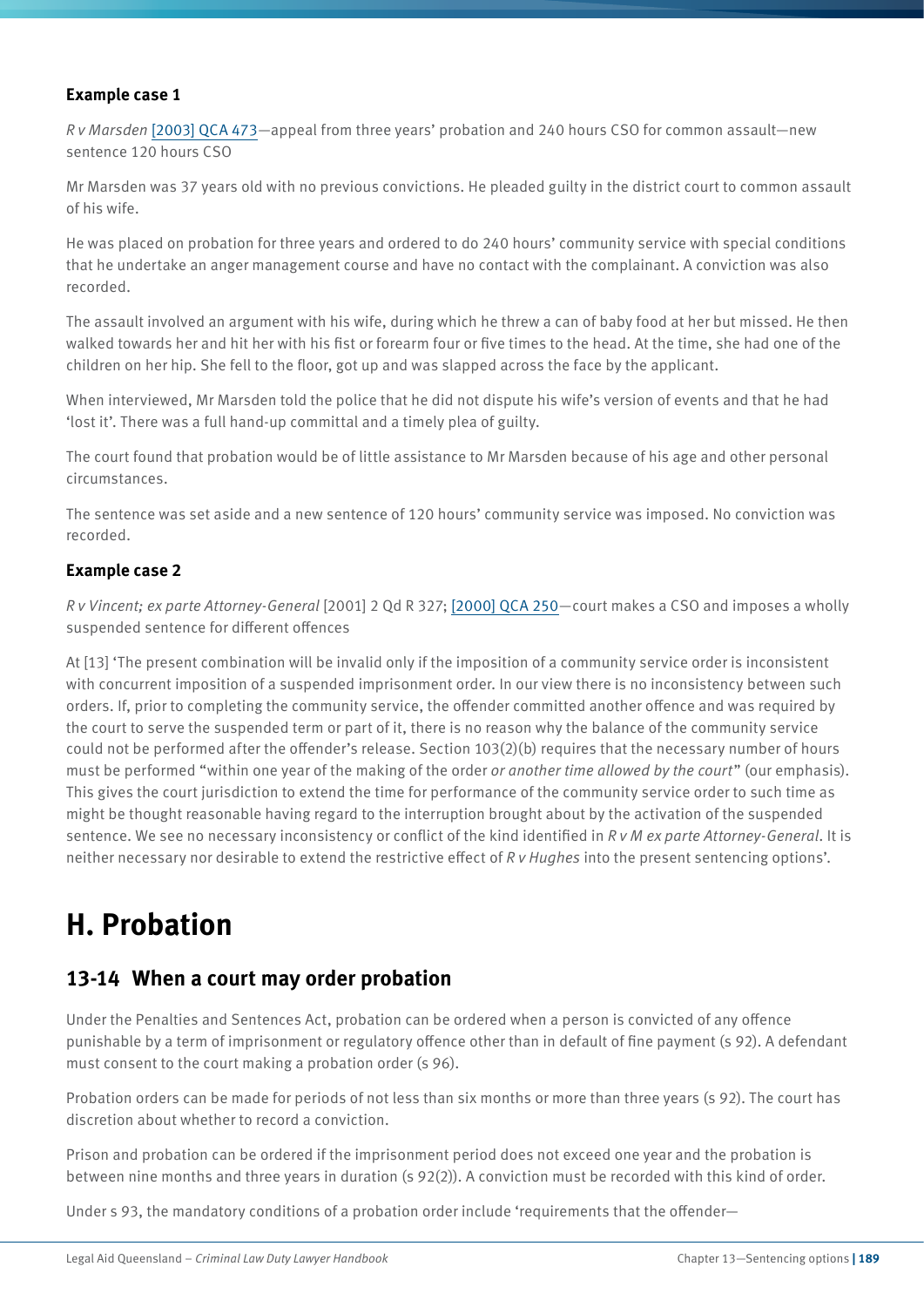- '(a) must not commit another offence during the period of the order; and
- (b) must report to an authorised corrective services officer at the place, and within the time, stated in the order; and
- (c) must report to, and receive visits from, an authorised corrective services officer as directed by the officer; and
- (d) must take part in counselling and satisfactorily attend other programs as directed by the court or an authorised corrective services officer during the period of the order; and
- (e) must notify an authorised corrective services officer of every change of the offender's place of residence or employment within 2 business days after the change happens; and
- (f) must not leave or stay out of Queensland without the permission of an authorised corrective services officer; and
- (g) must comply with every reasonable direction of an authorised corrective services officer'.

Section 94 sets out additional requirements that a court can add to an order, including submitting to medical treatment and making compensation.

# **13-15 Programs on probation**

Corrective Services offer a range of programs for people on probation. Reference to the availability of specific programs can form part of your submission about why probation is an appropriate order.

These programs include:

- Turning Point: Preparatory Program—which helps people prepare to change their offending behaviour. This program helps people weigh up the pros and cons of changing their behaviour and helps them become more confident about their ability to make positive changes in their lives.
- Getting SMART—a moderate-intensity substance abuse program which teaches people to use cognitive behavioural therapy principles, theories, tools and techniques to abstain from any type of addictive behaviour.
- Making Choices program—which addresses general offending behaviour and helps participants examine how they came to offend, while also helping them recognise points where different choices could be made. Different versions of this program have been developed for male and female offenders.
- Cognitive Self-Change program—high-intensity cognitive behavioural intervention specifically for high-risk adult prisoners for whom the repeated use of violence is part of a general pattern of antisocial behaviour and criminality.
- Ending Family Violence program—which tackles violence within Indigenous families and develops culturally appropriate solutions to protect adults and children from the effects of domestic violence.
- Ending Offending program—which meets the needs of Aboriginal and Torres Strait Islander offenders in a culturally appropriate manner. The overall aim is to modify the drinking and offending behaviour of Indigenous offenders.

# **13-16 Offices**

Defendants given probation (or parole) are required to report to a probation and parole office within a specified period of their sentence. It may be useful to consider which is their closest office:

Beenleigh Emerald Mackay Rockhampton Brisbane Central—Spring Hill Gladstone Mareeba Toowoomba Brisbane North—Chermside Gympie Maroochydore Roma Brisbane South-Buranda Hervey Bay Mt Gravatt Southport Bundaberg Inala Mt Isa Thuringowa Burleigh Heads Innisfail Noosa Heads Thursday Island Caboolture Ipswich Pine Rivers Townsville Cairns Kingaroy Redcliffe Wynnum Cleveland Logan City

- 
-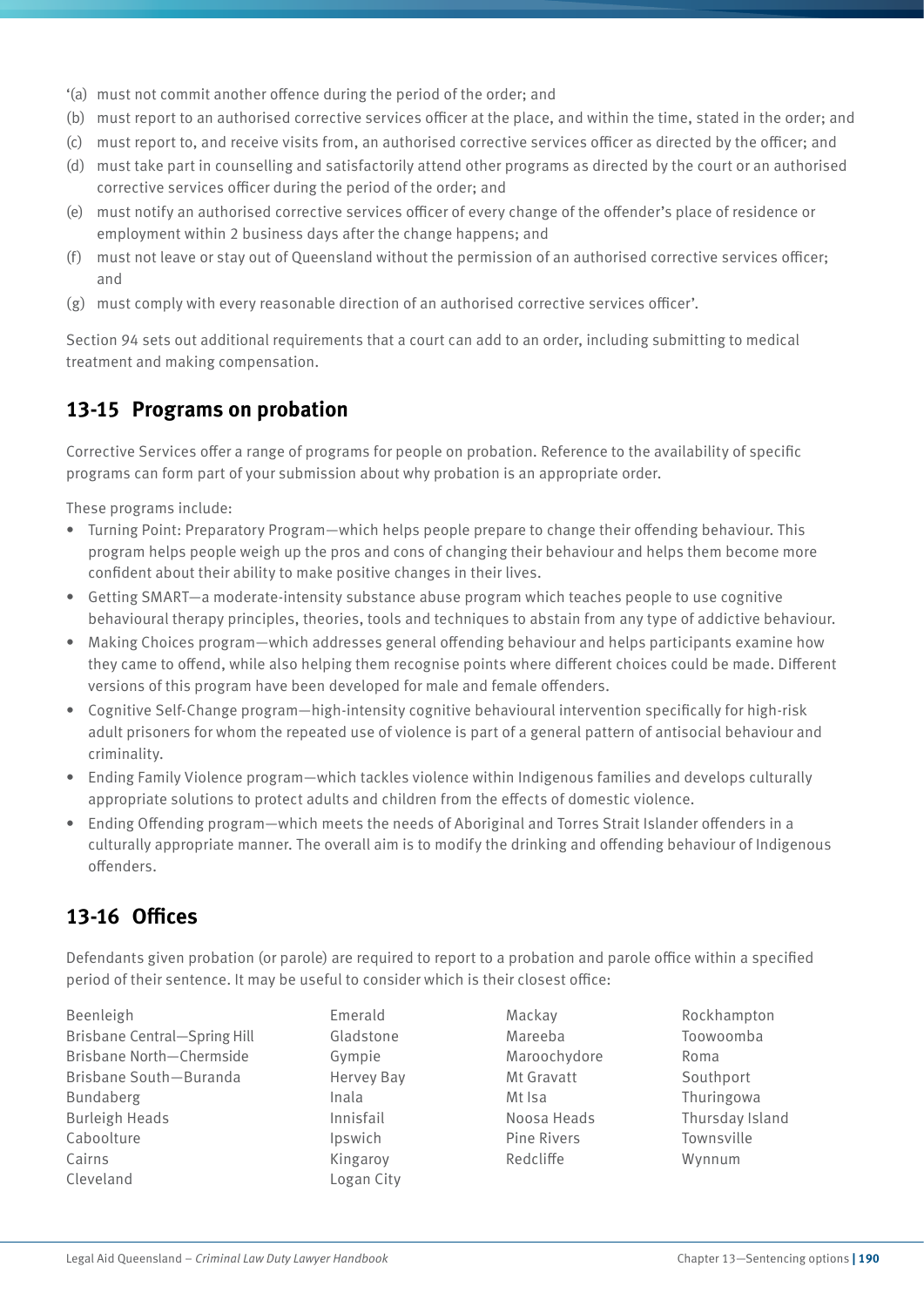#### **Example case 1**

*R v Holmes* [\[2008\] QCA 259—](http://archive.sclqld.org.au/qjudgment/2008/QCA08-259.pdf)ICO sentence appealed, replaced with probation order

Mr Holmes pleaded guilty to one count of possession of a dangerous drug, three counts of supplying a dangerous drug and one count of possession of money suspected to be the proceeds of selling a dangerous drug. The original sentence was 12 months' imprisonment to be served via an intensive correction order.

Mr Holmes was found with four tablets and admitted in a record of interview to selling four tablets. He sold the tablets for the same amount he paid for them.

The matter proceeded by way of full-hand up with a plea entered at committal.

Mr Holmes was 19 at the time of the offence and 20 at sentence. He was an apprentice electrician. References, a psychologist's report and a letter from Mr Holmes were tendered at sentence.

The court held that insufficient weight had been placed on Mr Holmes' cooperation. The court substituted a sentence of two years' probation without recording a conviction.

#### **Example case 2**

*Kylie-Maree Corkill v Steven L Wilson* [\[2009\] QDC 13](http://archive.sclqld.org.au/qjudgment/2009/QDC09-013.pdf)—appropriate additional conditions for probation

Ms Corkill was convicted of one count of assault occasioning bodily harm and sentenced to 12 months probation, with special conditions, and ordered to pay \$750 compensation to the victim.

The special conditions were that she not consume any alcohol or enter licensed premises.

The court found that the additional conditions were draconian and that the magistrate had not explained why he felt they were necessary for her rehabilitation.

The conditions were removed from the order.

The court also set aside the order for compensation, as it held that the magistrate merely adopted a figure from another statutory regime *Criminal Offence Victims Act 1995* (COVA) arbitrarily without weighing up other considerations.

# **I. Intensive correction orders**

### **13-17 When a court may impose an intensive correction order**

If a court sentences a defendant to an imprisonment term of one year or less, the court may make an intensive correction order (ICO) as an alternative to actual imprisonment.

The effect of the order is that the defendant serves the imprisonment sentence by way of intensive correction in the community rather than a prison.

While, practically, it is a term of imprisonment, it is similar to a combination of probation and community service with stringent conditions and severe consequences for breach.

The orders contain the same provisions as probation. However, they also prescribe that the defendant visit or receive visits from corrective services at least twice a week, reside in a community residential facility if required and perform community service.

A conviction must be recorded when a court makes an ICO.

An ICO is the final option before the imposition of an actual custodial sentence (see *R v Tran; ex parte Attorney-General* (2002) 128 A Crim R 1; [\[2002\] QCA 21](http://archive.sclqld.org.au/qjudgment/2002/QCA02-021.pdf)).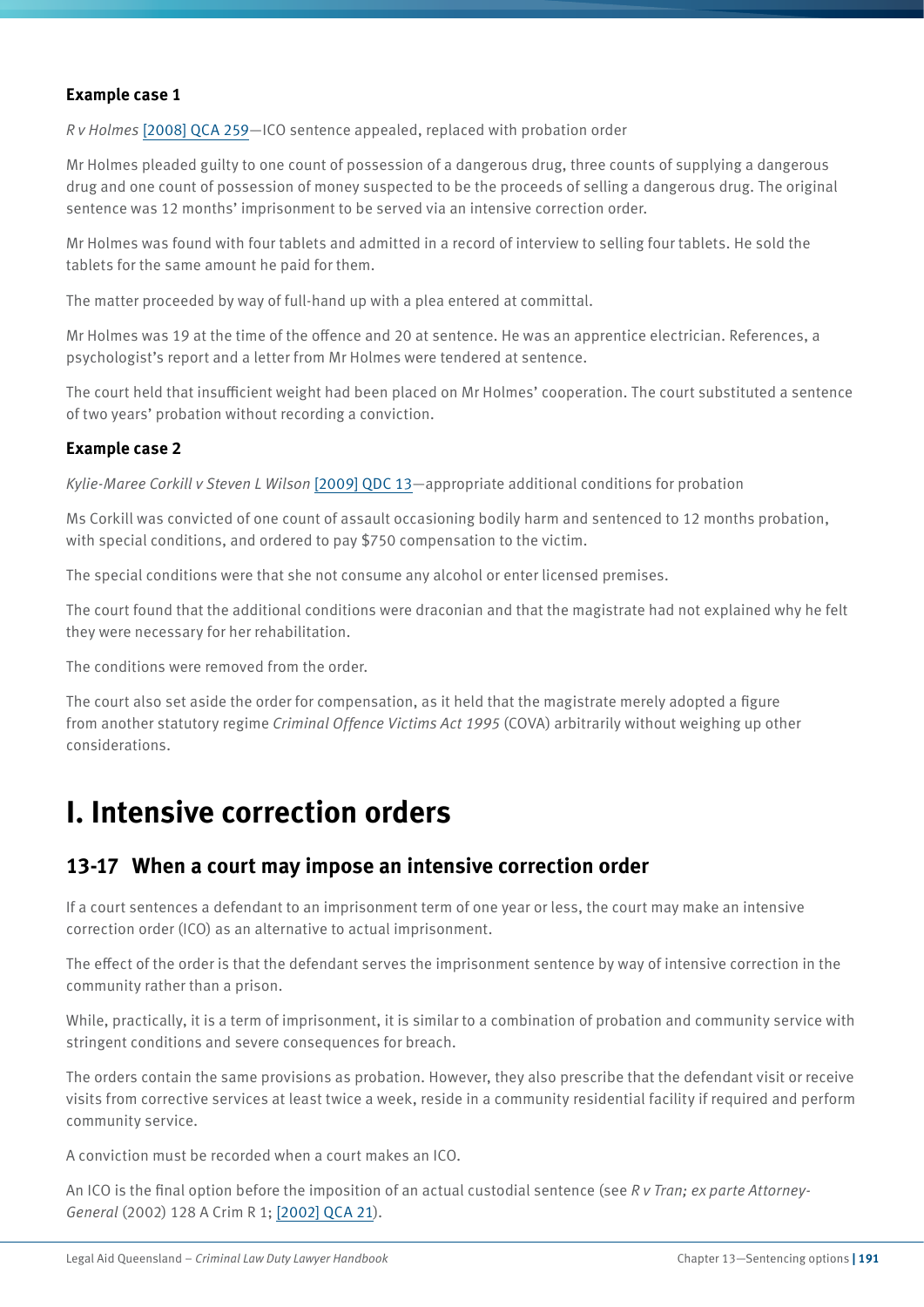# **J. Imprisonment**

### **13-18 When a court may order imprisonment**

Generally, imprisonment is a sentence of last resort (Penalties and Sentences Act, s 9(2)).

This principle does not apply to offences that:

- involve the use of, or counselling or procuring the use of, or attempting or conspiring to use, violence against another person
- result in physical harm to another person
- are of a sexual nature, committed in relation to a child under 16 years
- relate to possessing child abuse games, films, or photographs
- involve possessing, making or distributing child exploitation material.

There are some offences for which imprisonment is mandatory, including:

- murder
- driving under the influence where there have been two prior convictions in the last five years for the same offence, dangerous operation, or on indictment for any offence in connection with or arising out of the driving of a motor vehicle.

### **13-19 Concurrent versus cumulative sentences**

Generally, an imprisonment sentence must be served concurrently with all other imprisonment terms (s 155). All sentences may be ordered to be served cumulatively, but must be cumulative if the offence is:

- listed in the Serious Violent Offence Schedule
- committed while serving a term of imprisonment
- committed on parole, or other leave from prison
- committed whilst unlawfully at large, or
- an offence under s 33(1) of the Bail Act.

As discussed above, imprisonment ordered as a period in default of payment for fines will be serviced cumulatively with any other sentence of imprisonment unless the court orders otherwise (s 185(2)(b)).

### **13-20 Wholly or partially suspended sentences**

A court may order that an imprisonment sentence be suspended where a court sentences an defendant to imprisonment for five years or less (s 144(1)).

The court can order that the sentence be wholly or partially suspended. The court must set an operational period, which must be at least the same period as the imprisonment, and less than five years.

The defendant must not commit another offence punishable by imprisonment during the term of the suspended sentence or the court must deal with them under s 147.

Section 147(2) requires a court to order the defendant to serve all the suspended sentence unless it believes it would be unjust to do so.

The court will consider the following factors to determine whether it is unjust to order the defendant to serve the whole term:

- the nature and circumstances of the subsequent offence
- the proportion between culpability for the subsequent offence and consequences of activating the whole of the suspended imprisonment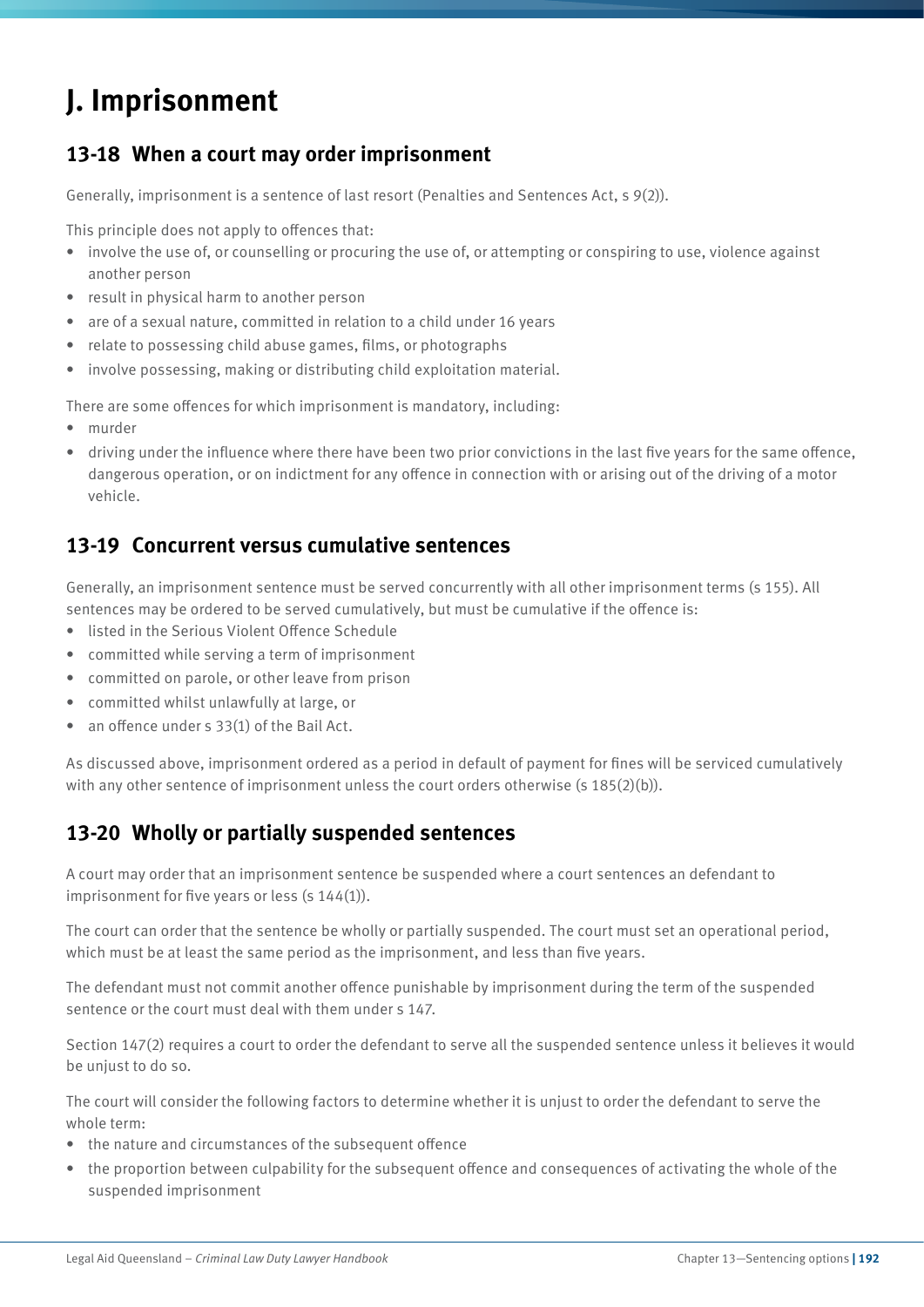- antecedents, including previous similar offences
- attempts at rehabilitation
- the seriousness of the original offence
- any special circumstances that would make it unjust to impose the whole term.

If satisfied that it is unjust to order the defendant to serve the whole term, the court may either:

- extend the operational period of the suspended sentence for no more than one year from the date of the original order
- order the defendant to serve part of the imprisonment.

The ordinary rules relating to parole apply to the activation of a suspended sentence.

### **13-21 Pre-sentence custody**

Time spent in custody for an offence or group of offences and for no other reason ordinarily must be declared as time already served under a sentence (s 159A).

Time cannot be declared if a person is serving a sentence or on remand for other offences. It may be taken into account.

However, if a person is charged with several offences committed on different occasions and has been in custody on those charges alone, the time starts when first arrested, even if the person is not convicted of the first offence/s with which they were charged (s 159A(4))

To assist the court, the prosecuting authority must give the court a pre-sentence custody certificate (s 159(4A)).

# **13-22 Parole**

Due to the 2006 changes to the legislation, there are now only two kinds of release from prison: court-ordered parole and board-ordered parole.

This means a court has two options at sentence: order either a parole release date or parole eligibility date.

Sections 160A–E ensure that there is only ever one release or eligibility date for an offender, no matter how many times they have been sentenced (s 160F)

#### **Court-ordered parole (parole release date) (s 160B(3))**

A court can set a parole release date where:

- the sentence is three years or less
- the offence is not a serious violent offence (see Schedule)
- the offence is not a sexual offence
- the person has not had parole cancelled under ss 205 or 209 of the Corrective Services Act.
- Board-ordered parole (parole eligibility date) (ss 160B(2), 160C, 160D, 213)
- A court can order the date after which a person will be eligible to apply for board-ordered parole if the sentence is more than three years.

The court may make an order for a parole eligibility date whether or not the offence is a serious violent offence or sexual offence.

If a person already has a parole release date or a parole eligibility date, the court must order a new parole eligibility date. The new date must not be earlier than the previous date.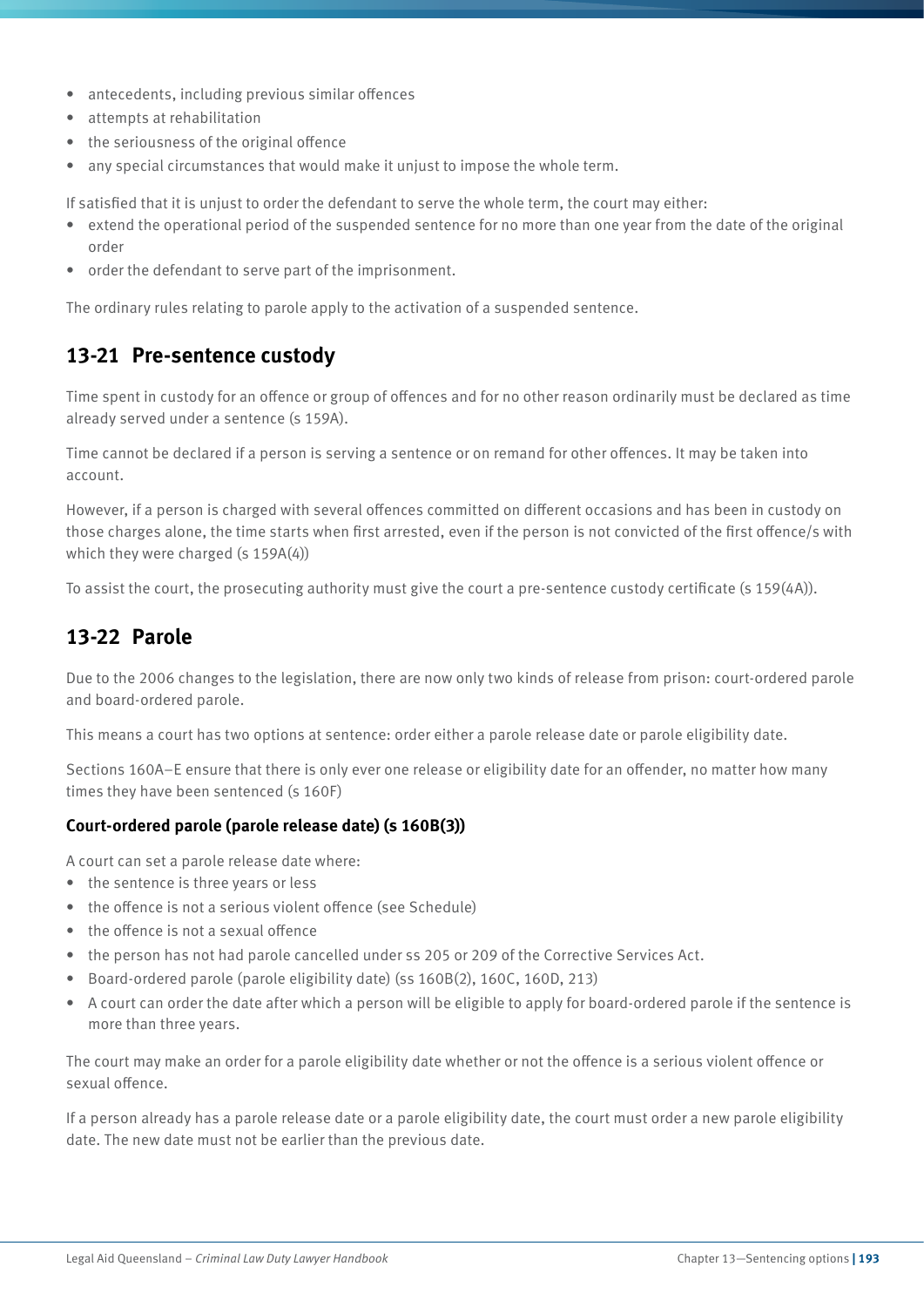#### **Transitional provisions—post-prison, community-based release**

A date recommended under former s 157 as the date that a defendant can be eligible for post-prison, communitybased release is taken to be the parole eligibility date fixed for the defendant (s 213)

#### **Release on parole**

The court can fix any day as a parole release date (s 160G).

If the release date is the last day of the sentence, they do not have to report and a court-ordered parole order does not have to be issued (s 160G(2)).

When released on parole, a person is required to report to a probation and parole office usually within 24 hours or on the next business day. Failing to do so makes them unlawfully at large under the Corrective Services Act (Penalties and Sentences Act, s 160G(4)).

#### **When parole is cancelled**

Under s 209 of the Corrective Services Act, a prisoner's parole order is automatically cancelled if the prisoner is sentenced to another period of imprisonment during the period of the order.

Under s 209(3)(b) of the Corrective Services Act, there are some exceptions where the relevant imprisonment period:

- '(i) is required to be served under an intensive correction order; or
- (ii) is wholly suspended under the *Penalties and Sentences Act 1992*, part 8; or
- (iii) is wholly suspended because of an order, under the *Drug Court Act 2000*, section 20(1)(a), contained in an intensive drug rehabilitation order'.

#### **When parole is suspended**

The chief executive can suspend parole if they believe a person:

- failed to comply with the parole order
- poses a serious and immediate risk of harm to another
- poses an unacceptable risk of committing an offence
- is preparing to leave Queensland, other than under a written order granting leave.

A parole order can be amended if a person is believed to pose a serious and immediate risk of harm to themselves.

An order made by the chief executive to amend or suspend parole has effect for a maximum of 28 days (Corrective Services Act, s 201).

A parole board can amend, suspend or cancel parole for the same reasons listed above. That decision (subject to appeal) is final (Corrective Services Act, s 205).

#### **Example case 1**

*R v Kitson* [\[2008\] QCA 86](http://archive.sclqld.org.au/qjudgment/2008/QCA08-086.pdf)—if an unusual parole release date is to be ordered, the court ought to give reason and allow submissions

Mr Kitson was convicted of one count of unlawful possession of the dangerous drug methylamphetamine, one count of unlawful possession of the dangerous drug methadone and one count of possession of a mobile phone for use in connection with committing the crime of supplying a dangerous drug.

He was sentenced to 12 months on each count, with an order that he be released on parole on 29 August 2008.

The appeal was on the grounds that the sentence was manifestly excessive, particularly the specification of a parole release date after three-quarters of the sentence would have been served.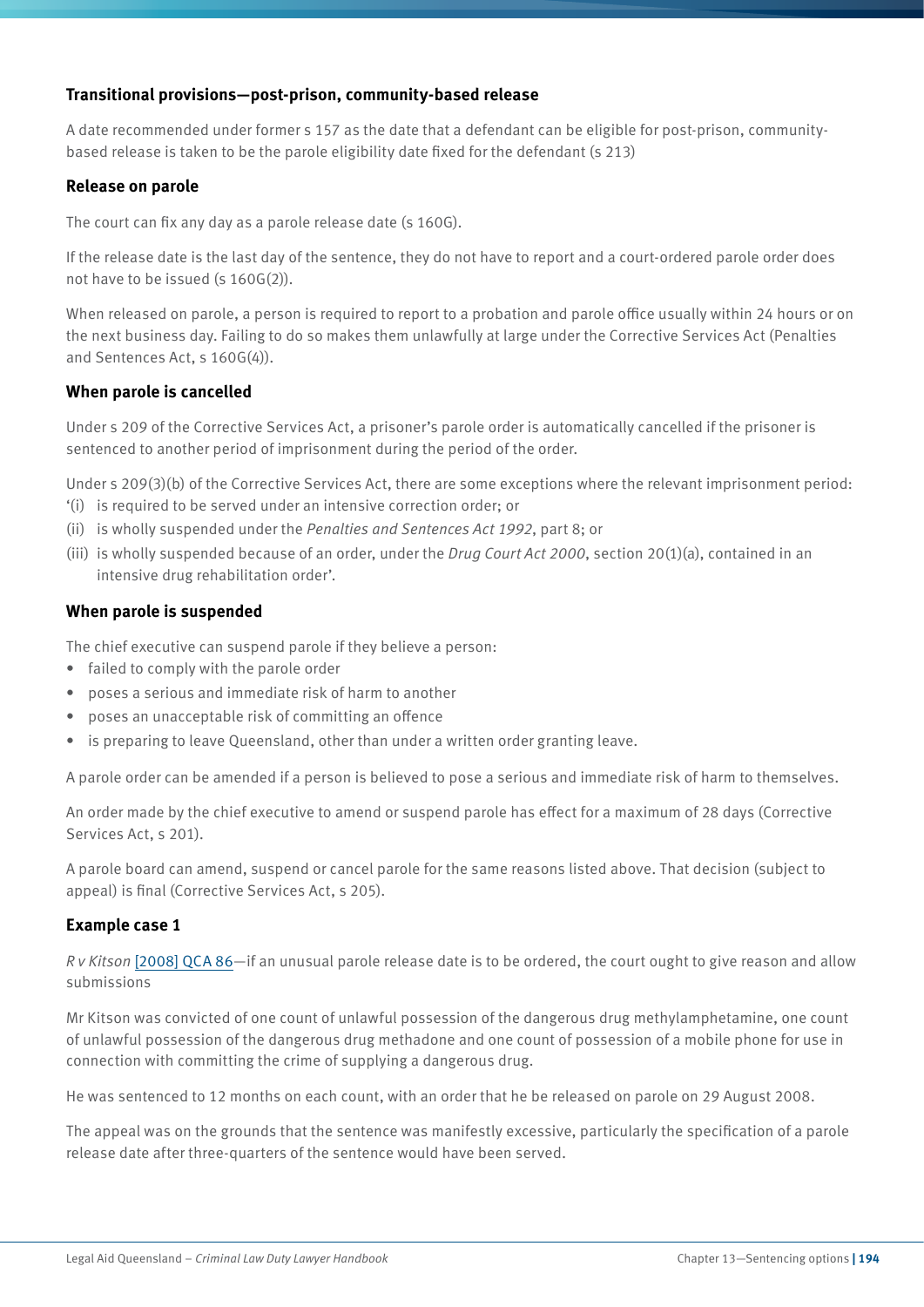The appeal was successful. The court held that, for a release date after the halfway point of the head sentence, the court ought to give reasons and the parties should have been given an opportunity to be heard on the issue. The court substituted a sentence of 15 months' imprisonment with a parole release date fixed after six months on 29 May 2008.

#### **Example case 2**

*R v Leu; R v Togia* (2008) 186 A Crim R 240; [\[2008\] QCA 201](http://archive.sclqld.org.au/qjudgment/2008/QCA08-201.pdf)—parole dates past halfway

In this case, the head sentence for the co-accused was five years' imprisonment with a parole eligibility date after three years. The court did not give reasons for setting the date past the halfway mark and the appellate court found there were none. The sentences were reduced and the parole eligibility dates brought forward.

#### **Example case 3**

#### *Sobieralski v Commissioner of Police* [\[2009\] QCA 90](http://archive.sclqld.org.au/qjudgment/2009/QCA09-090.pdf)—imprisonment and fines

This case discussed the appropriateness of combining imprisonment with substantial monetary penalties. The court noted that it is important to consider whether the fines will be paid or are likely to lead to a cumulative sentence of imprisonment. The court held that, in such a case, it is important to consider whether the effective sentence imposed offends against the totality principle referred to by the High Court in *Mill v The Queen* (1988) 166 CLR 59; [\[1988\] HCA 70](http://www.austlii.edu.au/au/cases/cth/HCA/1988/70.html).

#### **Example case 4**

*Moore v Lewis* [\[2008\] QDC 105](http://archive.sclqld.org.au/qjudgment/2008/QDC08-105.pdf)—imprisonment for animal cruelty set aside; 18 months probation confirmed

Mr Moore was sentenced by the magistrates court at Caboolture on one count of animal cruelty. He was sentenced to one month's imprisonment and an 18 month probation order. He was granted bail after five days in custody.

Mr Moore was 17 years old at the time of the offence and 18 at sentence. He had a minor history (public nuisance, fare evasion, police obstruction). For this offence, he had kicked a kitten twice in a park. The kitten was later found dead.

The appellate court held that s 9(2) still applied. Imprisonment was a last resort and the need for a deterrent did not justify a custodial sentence. The order for imprisonment was set aside.

#### **Example case 5**

*R v Coutts* [\[2008\] QCA 380](http://archive.sclqld.org.au/qjudgment/2008/QCA08-380.pdf)—imprisonment set aside; probation ordered

Ms Coutts pleaded guilty in the Toowoomba District Court to assault occasioning bodily harm (AOBH). She was sentenced to three months' imprisonment with a parole release date set at the end of that period.

Ms Coutts had a criminal history for various street offences and was on probation for another AOBH at the time of sentence.

The relevant offence related to a fight in a nightclub where Ms Coutts had pushed the complainant over and, when the complainant had given her 'the finger', dragged her several metres by her hair.

Ms Coutts was 19 years old at the time of the offence and 21 at sentence. Her personal circumstances were very unfortunate—she had a very young child, issues with drug addiction and previous experience of domestic violence.

The original sentencing court received a report from the probation office that was not favourable for Ms Coutts.

The appellate court took into account the fact that Ms Coutts had made very significant efforts at rehabilitation. She had completed the 100 hours community service order for the prior conviction after being granted bail. She had also met her bail conditions.

The order for imprisonment was set aside and a new order made for two years and three months of probation.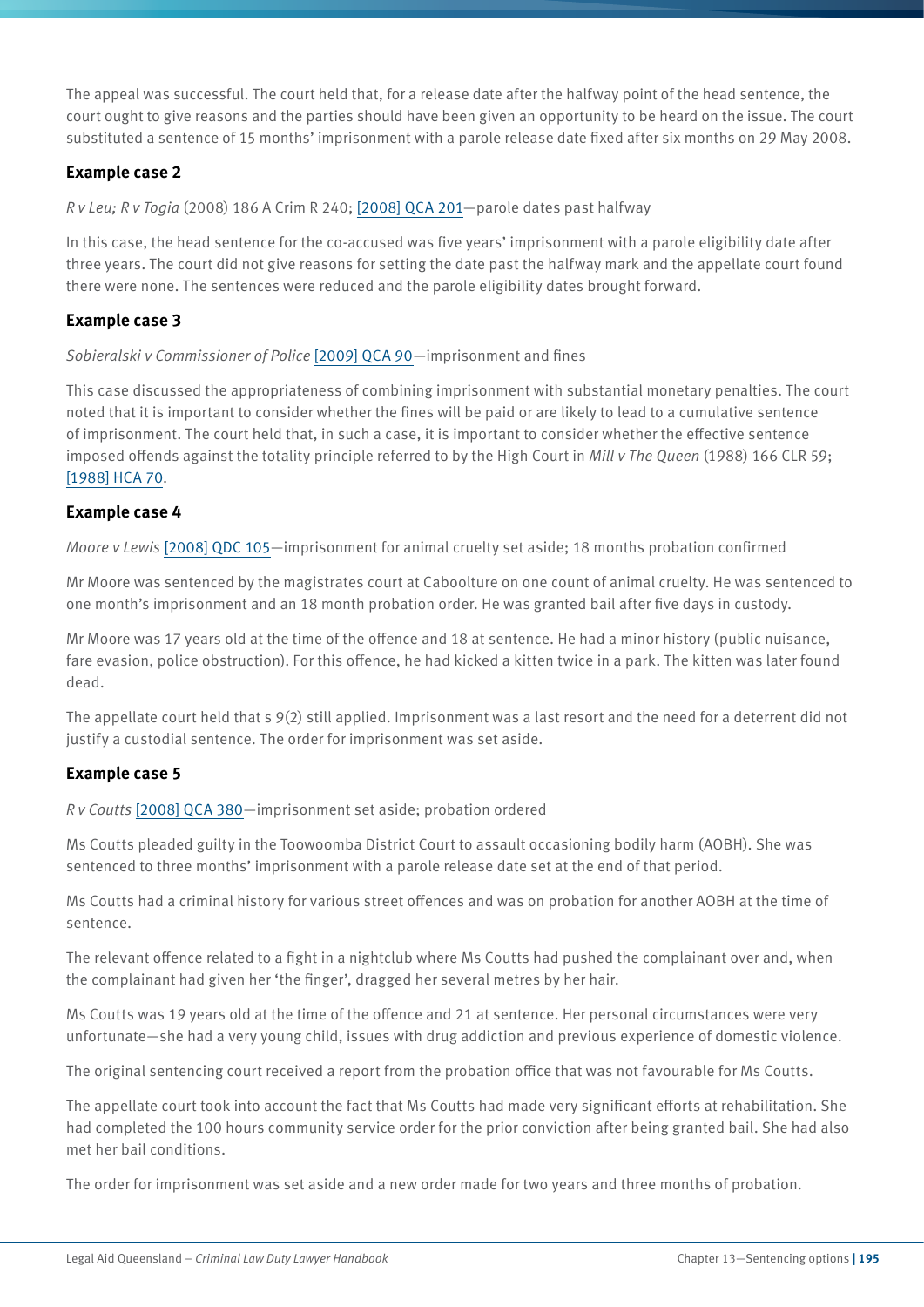# **K. Other orders**

# **13-23 Restitution and compensation**

A court can make an order for restitution or compensation under s 35 of the Penalties and Sentences Act. The order can include a number of conditions, including how much is to be paid, who will be paid and the timeframe for payment.

Restitution or compensation payments may be ordered for offences taken into account under s 189. Compensation may be ordered in favour of a person even if they are not the victim of the specific offence.

The court can make an order whether or not it records a conviction (s 34). The payment of restitution and compensation can be referred to the SPER (s 36(c)).

The court can also set default days for non-payment, though the maximum imprisonment term it can order is:

- '(a) if the order is made on indictment—1 year; or
- (b) if the order is made on summary conviction  $-6$  months' (s 37).

# **13-24 Non-contact orders**

When a court convicts someone of a personal offence (an indictable offence committed against the person of someone), it has the power to make a non-contact order.

The court can only make the order if they are satisfied that there is an unacceptable risk that the person will injure, threaten, harass or damage the property of the victim (s 43C(3)).

The order can require a person to not contact named people, or go to a place or within a certain distance of a place.

The maximum length of a non-contact order is two years. (However, under s  $43C(2)(a)$ , if the person has been sentenced to imprisonment, the two years does not start until they are released from prison.)

It is an offence to contravene a non-contact order. The maximum penalty is 20 penalty units or one year's imprisonment (s 43F).

# **13-25 Banning orders under Part 3B of the Penalties and Sentences Act**

A banning order is an order that prohibits an offender from entering or remaining in stated licensed premises or a stated area near licensed premises.

A court can make a banning order if a person is convicted of offence that involves the use, threatened use or attempted use of unlawful violence to a person or property, whether or not a conviction was recorded.

Banning orders run for a maximum of one year (or one year after the end of the term of imprisonment or operational period of suspended imprisonment if either of these penalties are imposed for the offence): s 43I(2).

An order may only be imposed if a court is satisfied that the offender poses an unacceptable risk to the good order of licensed premises or safety and welfare of others: s 43J.

A banning order must be explained to an offender: s 43K. An offender must be given a copy but a failure to do so will not invalidate the order: s 43M.

An application can be brought to amend or revoke an order under s 43L.

It is an offence to contravene a banning order without reasonable excuse: s 43O. The maximum penalty is 40 penalty units or one year's imprisonment.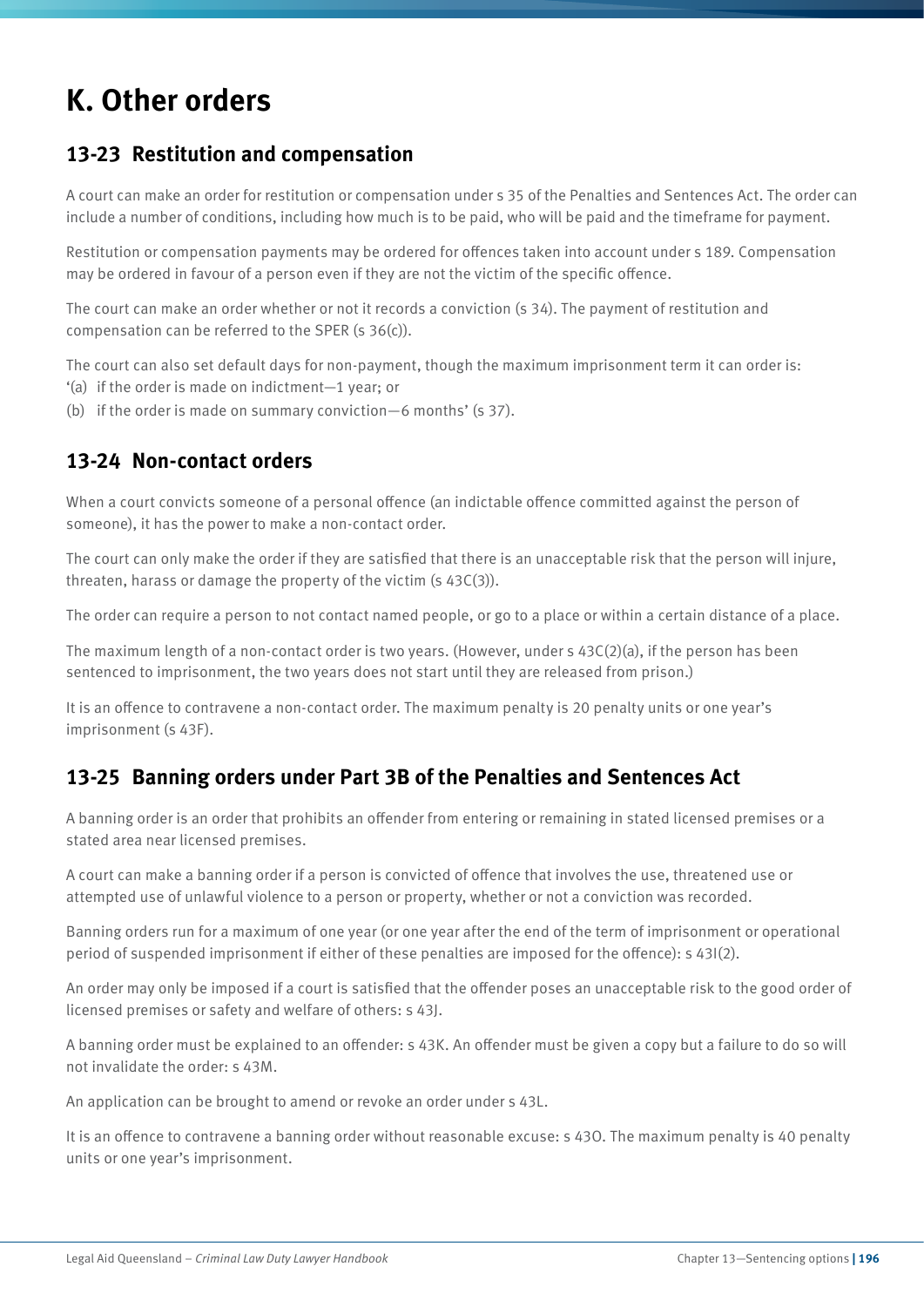# **L. Drug Court**

# Referrals to Drug Court closed

On Friday 16 November 2012, the Queensland Government released the amendments to the Drug Court Regulations, which effectively stop any further referrals to the drug court.

Accordingly, if you have enquiries from clients or their families or other solicitors about the possibility of going to drug court, this sentencing option now no longer exists.

The drug court will still operate for the next few months, so it hasn't shut completely, but it will operate only to enable the current participants to continue treatment and be transitioned from the court to alternative sentencing options eventually, and deal with any participants on drug court warrants who surrender or are arrested.

If you have any questions please call the Drug Court Team on 3238 3496.

# **13-26 Eligibility and referral**

The drug court offers some drug-dependent offenders an intensive drug rehabilitation order (IDRO) as an alternative to prison. Drug courts operate in the Beenleigh, Southport, Ipswich, Townsville and Cairns magistrates courts.

Drug court is available to people who are drug dependent and wish to plead guilty to drug-related offences. They must be likely to be sentenced to imprisonment and not have any outstanding charges for sexual offences or offences involving violence (except common assault, serious assault on police or assault with intent to steal).

'Practice Direction 3 of 2006' outlines how referrals are made. Basically, once a defendant has indicated a desire to have their matter transferred to the drug court, the referring court will contact the drug court coordinator to ensure that a vacancy exists. If there is a vacancy, the matter will then be adjourned to the magistrates court where the drug court is based.

The Drug Court Act requires people to be residing in certain postcodes to be eligible for referral. All of the correctional centres' postcodes are eligible.

| Drug court | <b>Postcodes</b>                                                                                                                                                                                                 |
|------------|------------------------------------------------------------------------------------------------------------------------------------------------------------------------------------------------------------------|
| Beenleigh  | 4059, 4108, 4109, 4110, 4112, 4113, 4114, 4115, 4116, 4117, 4118, 4119, 4123, 4124, 4125,<br>4127, 4128, 4129, 4130, 4131, 4132, 4133, 4156, 4157, 4163, 4164, 4165, 4184, 4205, 4207,<br>4208, 4209, 4270, 4280 |
| Cairns     | 4865, 4868, 4869, 4870, 4878, 4879                                                                                                                                                                               |
| Ipswich    | 4059, 4069, 4070, 4073, 4074, 4075, 4076, 4077, 4078, 4106, 4108, 4110, 4124, 4163, 4300,<br>4301, 4303, 4304, 4305, 4306, 4307, 4340, 4346                                                                      |
| Southport  | 4059, 4163, 4209, 4210, 4211, 4212, 4213, 4214, 4215, 4216, 4217, 4218, 4219, 4220, 4221,<br>4223, 4224, 4225, 4226, 4227, 4228, 4229, 4271, 4272                                                                |
| Townsville | 4810, 4811, 4812, 4813, 4814, 4815, 4817, 4818, 4819                                                                                                                                                             |

People residing in the following postcodes are eligible: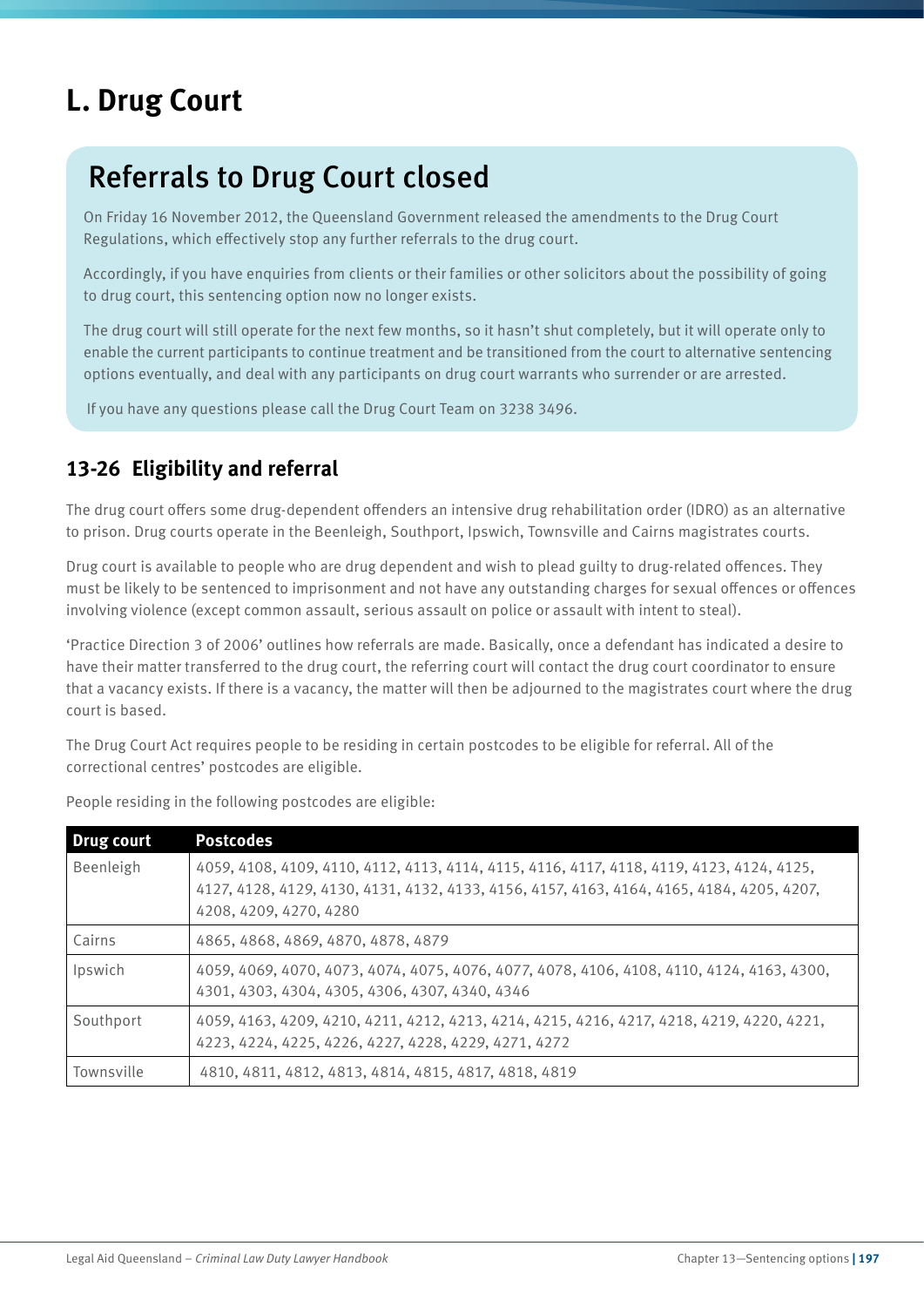| Drug court                  | <b>Postcodes</b>                                                                                                                                                                                                                                                                                                                                                                                                                         |
|-----------------------------|------------------------------------------------------------------------------------------------------------------------------------------------------------------------------------------------------------------------------------------------------------------------------------------------------------------------------------------------------------------------------------------------------------------------------------------|
| Other eligible<br>postcodes | 4000, 4006, 4007, 4008, 4009, 4010, 4011, 4012, 4017, 4018, 4030, 4031, 4034, 4035, 4036,<br>4037, 4051, 4052, 4053, 4054, 4055, 4060, 4061, 4064, 4065, 4066, 4068, 4101, 4102, 4103,<br>4104, 4105, 4106, 4107, 4111, 4120, 4121, 4122, 4151, 4152, 4153, 4154, 4155, 4158, 4159,<br>4160, 4161, 4169, 4170, 4171, 4172, 4173, 4174, 4178, 4179, 4275, 4285, 4500, 4501, 4520,<br>4860, 4861, 4877, 4880, 4881, 4882, 4883, 4884, 4885 |
|                             | 4871, 4872, 4873 (if the person's place of residence is within a 100 km radius of the magistrates<br>court at Cairns)                                                                                                                                                                                                                                                                                                                    |

# **Appendix A Sentencing principles—Penalties and Sentences Act**

Part 2 (Governing Principles) of the *Penalties and Sentences Act 1992* (Qld) provides:

### **9 Sentencing guidelines**

- (1) The only purposes for which sentences may be imposed on an offender are—
	- (a) to punish the offender to an extent or in a way that is just in all the circumstances; or
	- (b) to provide conditions in the court's order that the court considers will help the offender to be rehabilitated; or
	- (c) to deter the offender or other persons from committing the same or a similar offence; or
	- (d) to make it clear that the community, acting through the court, denounces the sort of conduct in which the offender was involved; or,
	- (e) to protect the Queensland community from the offender; or
	- (f) a combination of 2 or more of the purposes mentioned in paragraphs (a) to (e).
- (2) In sentencing an offender, a court must have regard to—
	- (a) principles that—
		- (i) a sentence of imprisonment should only be imposed as a last resort; and
		- (ii) a sentence that allows the offender to stay in the community is preferable; and
	- (b) the maximum and any minimum penalty prescribed for the offence; and
	- (c) the nature of the offence and how serious the offence was, including—
		- (i) any physical, mental or emotional harm done to a victim, including harm mentioned in information relating to the victim given to the court under the *Victims of Crime Assistance Act 2009*, section 15; and
		- (ii) the effect of the offence on any child under 16 years who may have been directly exposed to, or a witness to, the offence; and
	- (d) the extent to which the offender is to blame for the offence; and
	- (e) any damage, injury or loss caused by the offender; and
	- (f) the offender's character, age and intellectual capacity; and
	- (g) the presence of any aggravating or mitigating factor concerning the offender; and
	- (h) the prevalence of the offence; and
	- (i) how much assistance the offender gave to law enforcement agencies in the investigation of the offence or other offences; and
	- (j) time spent in custody by the offender for the offence before being sentenced; and
	- (k) sentences imposed on, and served by, the offender in another State or a Territory for an offence committed at, or about the same time, as the offence with which the court is dealing; and
	- (l) sentences already imposed on the offender that have not been served; and
	- (m) sentences that the offender is liable to serve because of the revocation of orders made under this or another Act for contraventions of conditions by the offender; and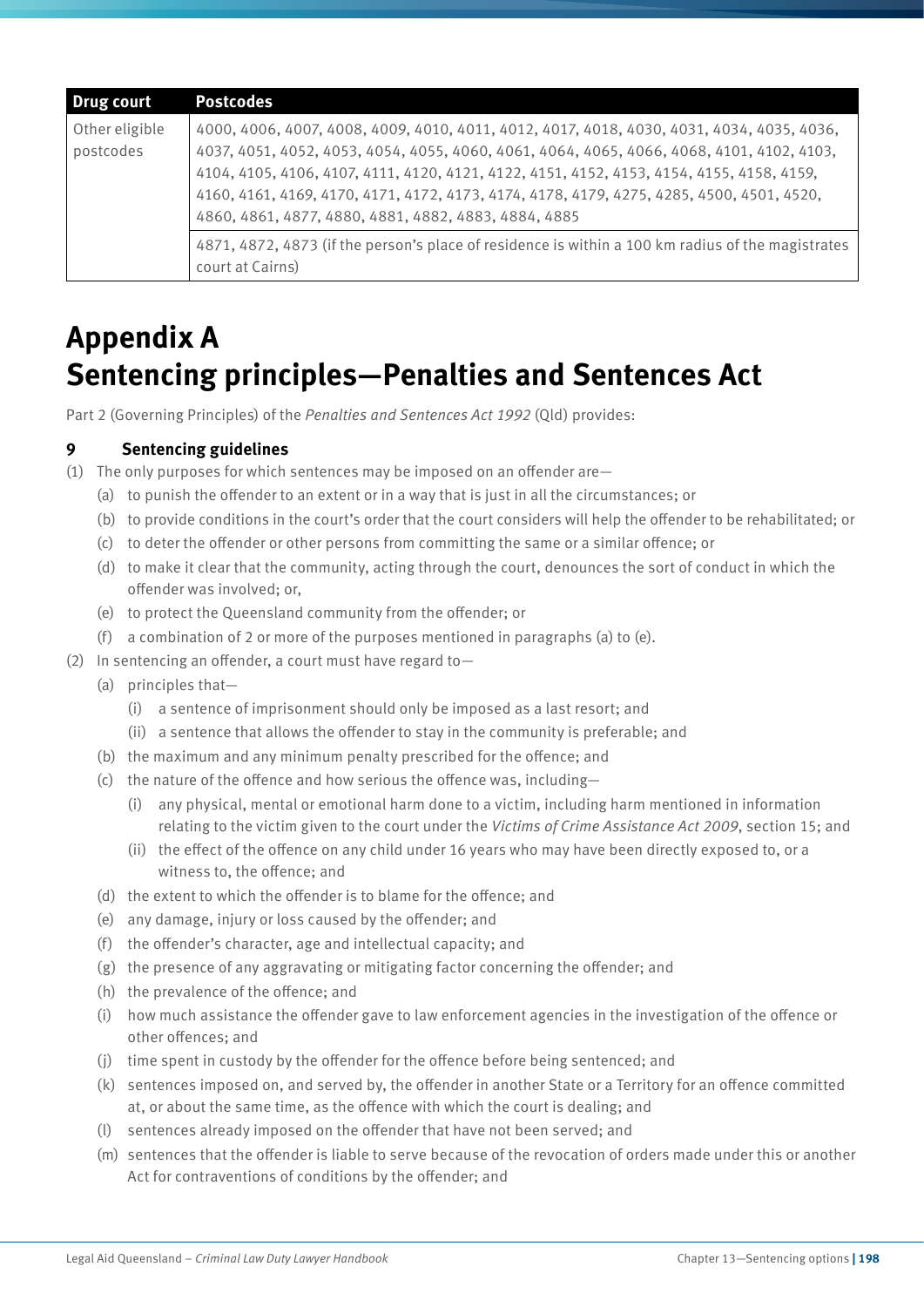- (n) if the offender is the subject of a community based order—the offender's compliance with the order as disclosed in an oral or written report given by an authorised corrective services officer; and
- (o) if the offender is on bail and is required under the offender's undertaking to attend a rehabilitation, treatment or other intervention program or course—the offender's successful completion of the program or course; and
- (p) if the offender is an Aboriginal or Torres Strait Islander person—any submissions made by a representative of the community justice group in the offender's community that are relevant to sentencing the offender, including, for example—
	- (i) the offender's relationship to the offender's community; or
	- (ii) any cultural considerations; or
	- (iii) any considerations relating to programs and services established for offenders in which the community justice group participates; and
- (q) anything else prescribed by this Act to which the court must have regard; and
- (r) any other relevant circumstance.
- (3) However, the principles mentioned in subsection (2)(a) do not apply to the sentencing of an offender for any offence—
	- (a) that involved the use of, or counselling or procuring the use of, or attempting or conspiring to use, violence against another person; or
	- (b) that resulted in physical harm to another person.
- (4) In sentencing an offender to whom subsection (3) applies, the court must have regard primarily to the following—
	- (a) the risk of physical harm to any members of the community if a custodial sentence were not imposed;
	- (b) the need to protect any members of the community from that risk;
	- (c) the personal circumstances of any victim of the offence;
	- (d) the circumstances of the offence, including the death of or any injury to a member of the public or any loss or damage resulting from the offence;
	- (e) the nature or extent of the violence used, or intended to be used, in the commission of the offence;
	- (f) any disregard by the offender for the interests of public safety;
	- (g) the past record of the offender, including any attempted rehabilitation and the number of previous offences of any type committed;
	- (h) the antecedents, age and character of the offender;
	- (i) any remorse or lack of remorse of the offender;
	- (j) any medical, psychiatric, prison or other relevant report in relation to the offender;
	- (k) anything else about the safety of members of the community that the sentencing court considers relevant.
- (5) Also, in sentencing an offender for any offence of a sexual nature committed in relation to a child under 16 years—
	- (a) the principles mentioned in subsection (2)(a) do not apply; and
	- (b) the offender must serve an actual term of imprisonment, unless there are exceptional circumstances.
- (5A) For subsection (5)(b), in deciding whether there are exceptional circumstances, a court may have regard to the closeness in age between the offender and the child.
- (6) In sentencing an offender to whom subsection (5) applies, the court must have regard primarily to—
	- (a) the effect of the offence on the child;
	- (b) the age of the child;
	- (c) the nature of the offence, including, for example, any physical harm or the threat of physical harm to the child or another; and
	- (d) the need to protect the child, or other children, from the risk of the offender re-offending;
	- (e) the need to deter similar behaviour by other offenders to protect children; and
	- (f) the prospects of rehabilitation including the availability of any medical or psychiatric treatment to cause the offender to behave in a way acceptable to the community; and
	- (g) the offender's antecedents, age and character; and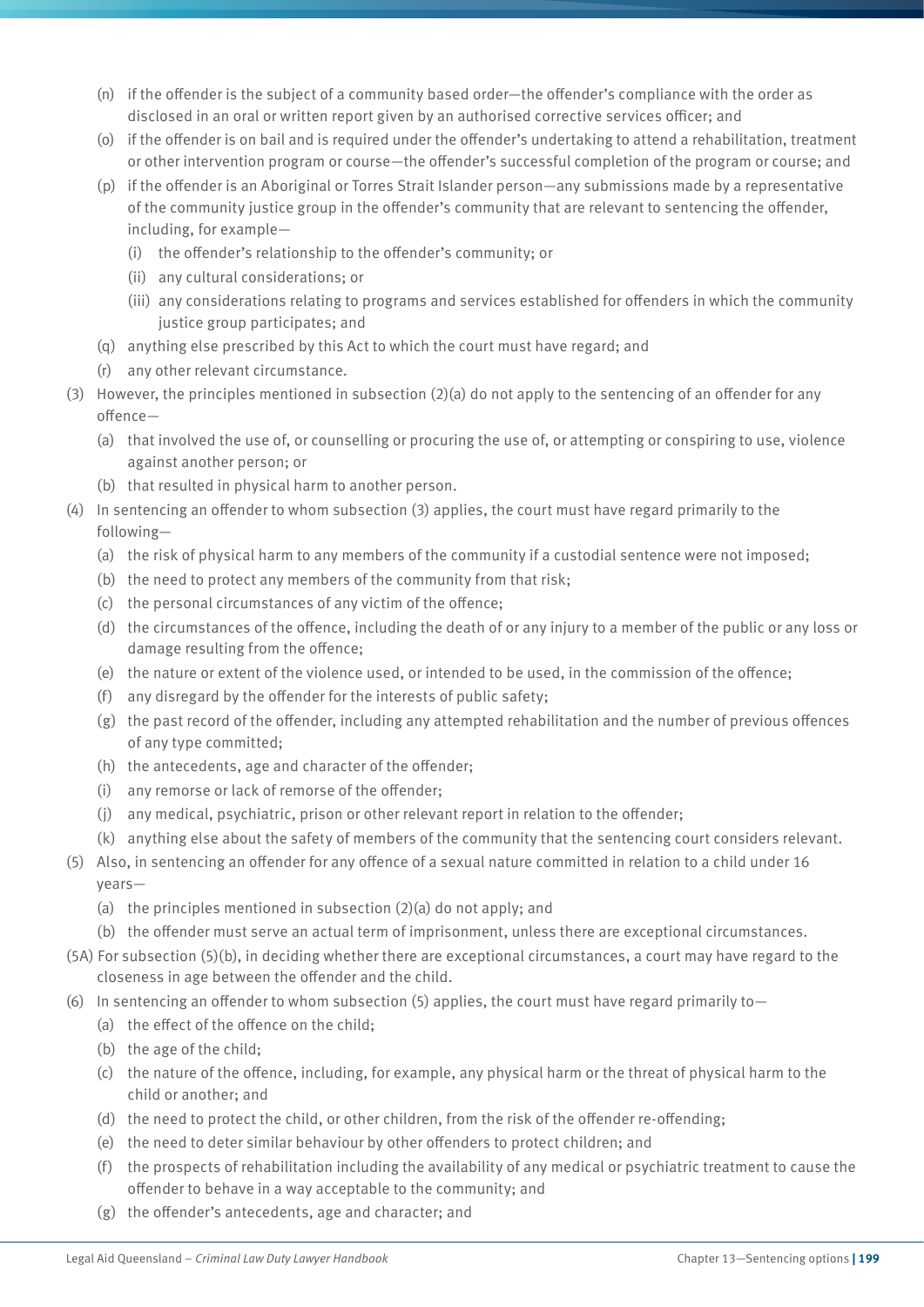- (h) any remorse or lack of remorse of the offender; and
- (i) any medical, psychiatric, prison or other relevant report relating to the offender; and
- (j) anything else about the safety of children under 16 the sentencing court considers relevant.
- (6A) Also, the principles mentioned in subsection (2)(a) do not apply to the sentencing of an offender for the following offences—
	- (a) an offence against the *Classification of Computer Games and Images Act 1995*, section 28 if the objectionable computer game is a child abuse computer game under the Act;
	- (b) an offence against any of the following provisions of the *Classification of Films Act 1991*
		- (i) section 41(3) or 42(3) or  $(4)$ :
		- (ii) section 43, if the offence involves a child abuse film under the Act;
	- (c) an offence against any of the following provisions of the *Classification of Publications Act 1991*
		- (i) section 14;
		- (ii) section 12, 13, 15, 16 or 17 if the offence involves a child abuse publication or child abuse photograph under the Act;
	- (d) an offence against the Criminal Code, section 228A, 228B, 228C or 228D.

(6B) In sentencing an offender to whom subsection (6A) applies, the court must have regard primarily to—

- (a) the nature of any image of a child that the offence involved, including the apparent age of the child and the activity shown; and
- (b) the need to deter similar behaviour by other offenders to protect children; and
- (c) the prospects of rehabilitation including the availability of any medical or psychiatric treatment to cause the offender to behave in a way acceptable to the community; and
- (d) the offender's antecedents, age and character; and
- (e) any remorse or lack of remorse of the offender; and
- (f) any medical, psychiatric, prison or other relevant report relating to the offender; and
- (g) anything else about the safety of children under 16 the sentencing court considers relevant.
- (7) If required by the court for subsection  $(2)(p)$ , the representative must advise the court whether-
	- (a) any member of the community justice group that is responsible for the submission is related to the offender or the victim; or
	- (b) there are any circumstances that give rise to a conflict of interest between any member of the community justice group that is responsible for the submission and the offender or victim.
- (8) In sentencing an offender, a court must not have regard to whether or not the offender—
	- (a) may become, or is, the subject of a dangerous prisoners application; or
	- (b) may become subject to an order because of a dangerous prisoners application.
- (8) In determining the appropriate sentence for an offender who has 1 or more previous convictions, the court must treat each previous conviction as an aggravating factor if the court considers that it can reasonably be treated as such having regard to—
	- (a) the nature of the previous conviction and its relevance to the current offence; and
	- (b) the time that has elapsed since the conviction.
- (9) Despite subsection (8), the sentence imposed must not be disproportionate to the gravity of the current offence.

(10) In this section—

actual term of imprisonment means a term of imprisonment served wholly or partly in a corrective services facility. corrective services facility see the *Corrective Services Act 2006*, schedule 4.

#### **10 Court's reasons to be stated and recorded**

- (1) If a court imposes a sentence of imprisonment, including a suspended sentence of imprisonment, it must—
	- (a) state in open court its reasons for the sentence; and
	- (b) cause the reasons to be—
		- (i) recorded in the transcript that is to be kept in the registry with the indictment; or
		- (ii) recorded in writing and kept in the office of the clerk of the court with the charge sheet; and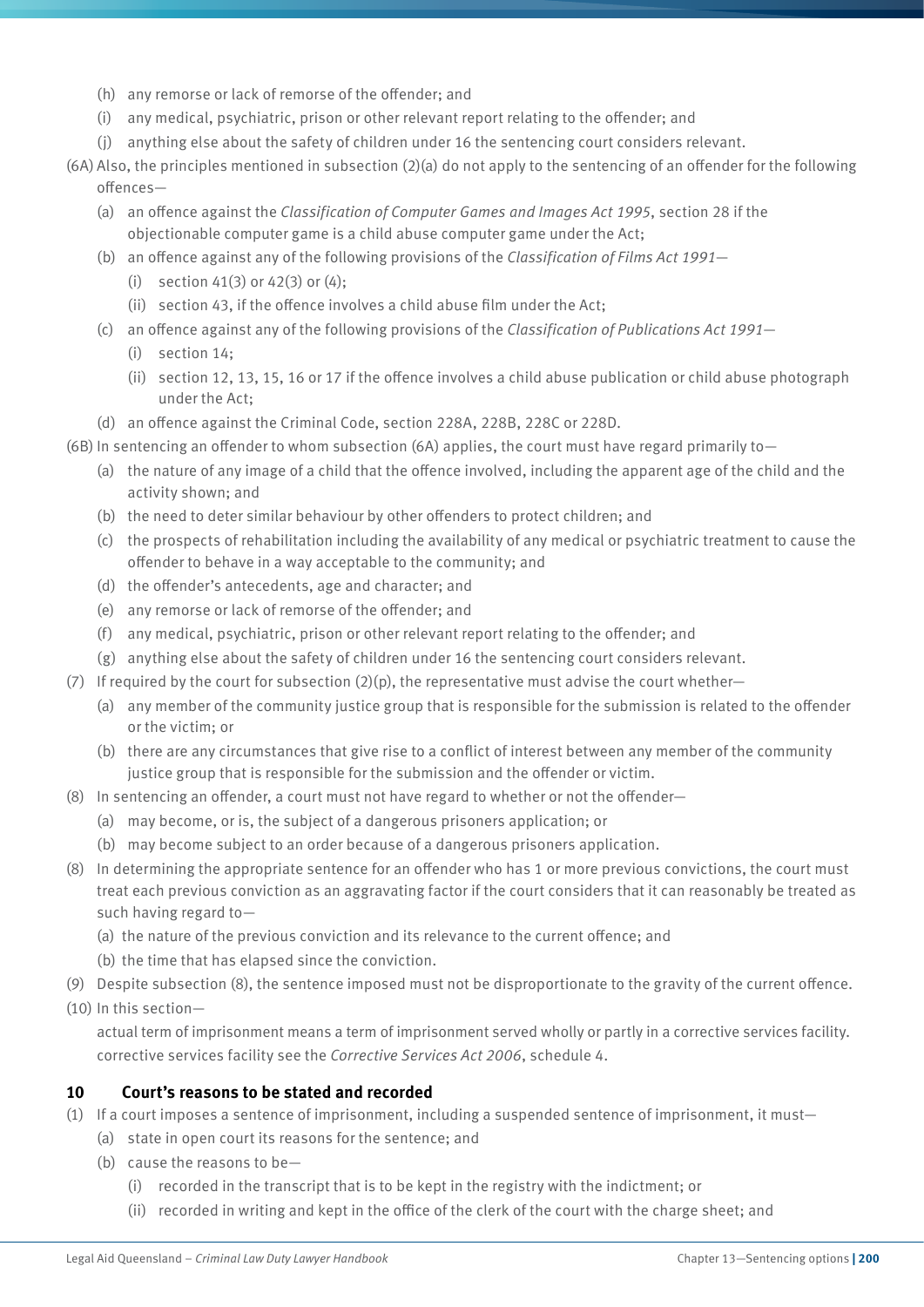- (c) cause a copy of the reasons to be forwarded to the chief executive (corrective services).
- (2) A sentence is not invalid merely because of the failure of the court to state its reasons as required by subsection (1)(a), but its failure to do so may be considered by an appeal court if an appeal against sentence is made.

#### **11 Matters to be considered in determining offender's character**

In determining the character of an offender, a court may consider—

- (a) the number, seriousness, date, relevance and nature of any previous convictions of the offender; and
- (b) any significant contributions made to the community by the offender; and
- (c) such other matters as the court considers are relevant.

#### **12 Court to consider whether or not to record conviction**

- (1) A court may exercise a discretion to record or not record a conviction as provided by this Act.
- (2) In considering whether or not to record a conviction, a court must have regard to all circumstances of the case, including—
	- (a) the nature of the offence; and
	- (b) the offender's character and age; and
	- (c) the impact that recording a conviction will have on the offender's—
		- (i) economic or social wellbeing; or
		- (ii) chances of finding employment.
- (3) Except as otherwise expressly provided by this or another Act—
	- (a) a conviction without recording the conviction is taken not to be a conviction for any purpose; and
	- (b) the conviction must not be entered in any records except—
		- (i) in the records of the court before which the offender was convicted; and
		- (ii) in the offender's criminal history but only for the purposes of subsection  $(4)(b)$ .
- (3A)Despite subsection (3)(b), the conviction may be entered in a record kept by a department, a prosecuting authority or the offender's legal representative if it is necessary for the legitimate performance of the functions of the department, prosecuting authority or legal representative.
- (4) A conviction without the recording of a conviction—
	- (a) does not stop a court from making any other order that it may make under this or another Act because of the conviction; and
	- (b) has the same result as if a conviction had been recorded for the purposes of—
		- (i) appeals against sentence; and
		- (ii) proceedings for variation or contravention of sentence; and
		- (iii) proceedings against the offender for a subsequent offence; and
		- (iv) subsequent proceedings against the offender for the same offence.
- (5) If the offender is convicted of a subsequent offence, the court sentencing the offender may disregard a conviction that was ordered not to be recorded but which, under subsection (3)(b)(ii), is entered in the offender's criminal history.
- $(6)$  If-
	- (a) a court—
		- (i) convicts an offender of an offence; and
		- (ii) does not record a conviction; and
		- (iii) makes a probation order or community service order for the offender; and
	- (b) the offender is subsequently dealt with by a court for the same offence in any way in which it could deal with the offender if the offender had just been convicted by or before it of the offence;
	- the conviction for the offence must be recorded by the second court.
- (7) Despite subsection (6), the second court is not required to record the conviction for the offence if—
	- (a) the offender is the subject of a community service order or probation order; and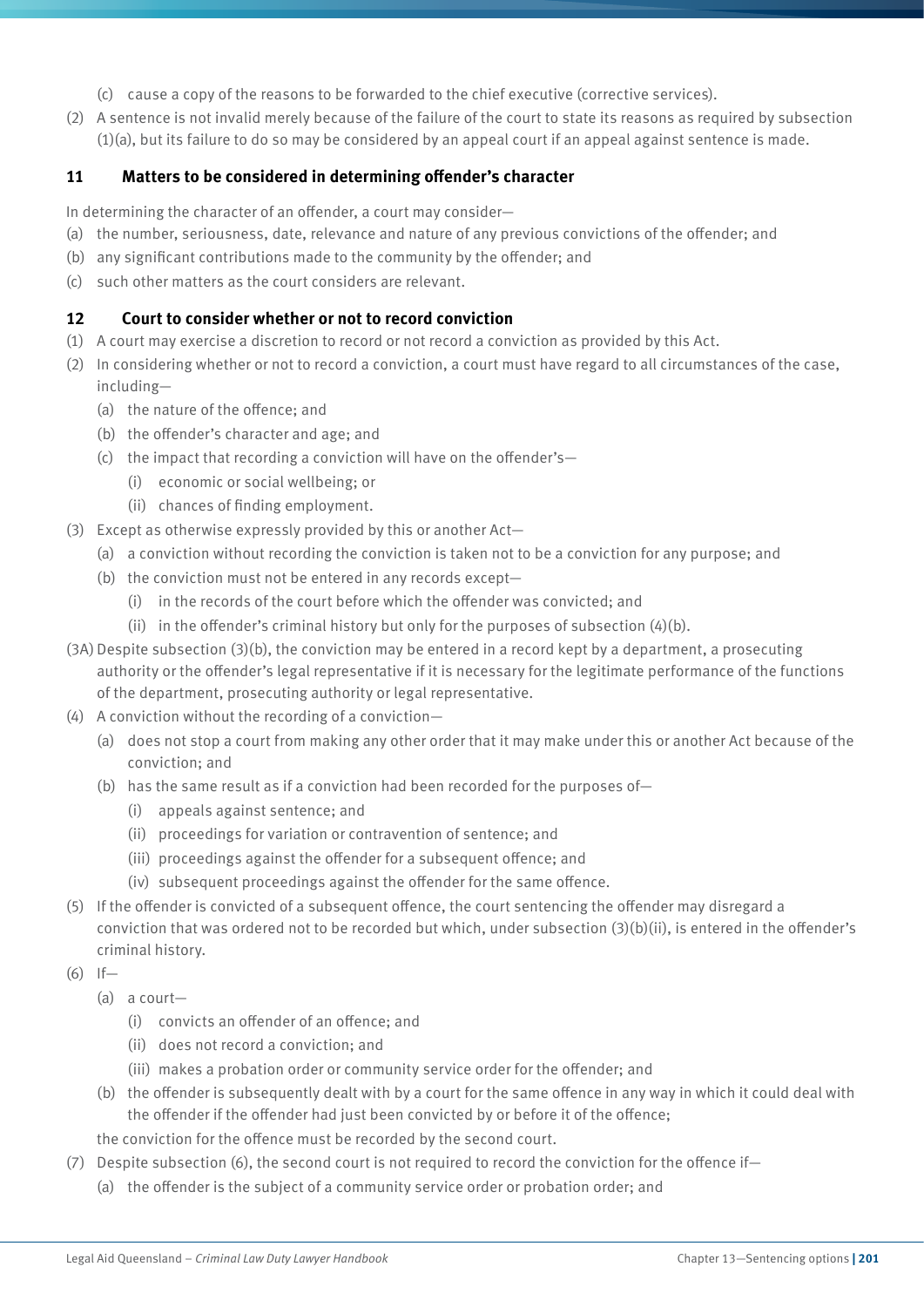- (b) the reason the court is dealing with the offender for the same offence is because the offender has applied for a revocation of the community service order or probation order; and
- (c) the offender has not breached the community service order or probation order.

#### **13 Guilty plea to be taken into account**

- (1) In imposing a sentence on an offender who has pleaded guilty to an offence, a court—
	- (a) must take the guilty plea into account; and
	- (b) may reduce the sentence that it would have imposed had the offender not pleaded guilty.
- (2) A reduction under subsection  $(1)(b)$  may be made having regard to the time at which the offender—
	- (a) pleaded guilty; or
	- (b) informed the relevant law enforcement agency of his or her intention to plead guilty.
- (3) When imposing the sentence, the court must state in open court that it took account of the guilty plea in determining the sentence imposed.
- (4) A court that does not, under subsection (2), reduce the sentence imposed on an offender who pleaded guilty must state in open court—
	- (a) that fact; and
	- (b) its reasons for not reducing the sentence.
- (5) A sentence is not invalid merely because of the failure of the court to make the statement mentioned in subsection (4), but its failure to do so may be considered by an appeal court if an appeal against sentence is made.

### **13A Cooperation with law enforcement authorities to be taken into account**

- (1) This section applies for a sentence that is to be reduced by the sentencing court because the offender has undertaken to cooperate with law enforcement agencies in a proceeding about an offence, including a confiscation proceeding.
- (2) Before the sentencing proceeding starts, a party to the proceeding—
	- (a) must advise the relevant officer—
		- (i) that the offender has undertaken to cooperate with law enforcement agencies; and
		- (ii) that written or oral submissions or evidence will be made or brought before the court relevant on that account to the reduction of sentence; and
	- (b) may give to the relevant officer copies of any proposed written submissions mentioned in paragraph (a)(ii).
- (3) After the offender is invited to address the court—
	- (a) the offender's written undertaking to cooperate with law enforcement agencies must be handed up to the court; and
	- (b) any party may hand up to the court written submissions relevant to the reduction of sentence.
- (4) The undertaking must be in an unsealed envelope addressed to the sentencing judge or magistrate.
- (5) If oral submissions are to be made to, or evidence is to be brought before, the court relevant to the reduction of sentence, the court must be closed for that purpose.
- (6) The penalty imposed on the offender must be stated in open court.
- (7) After the imposition of the penalty, the sentencing judge or magistrate must—
	- (a) close the court; and
	- (b) state in closed court—
		- (i) that the sentence is being reduced under this section; and
		- (ii) the sentence it would otherwise have imposed; and
	- (c) cause the following to be sealed and placed on the court file with an order that it may be opened only by an order of the court, including on an application to reopen the sentencing proceedings under section 188(2)—
		- (i) the written undertaking;
		- (ii) a record of evidence or submissions made relevant to the reduction of sentence and the sentencing remarks made under paragraph (b).